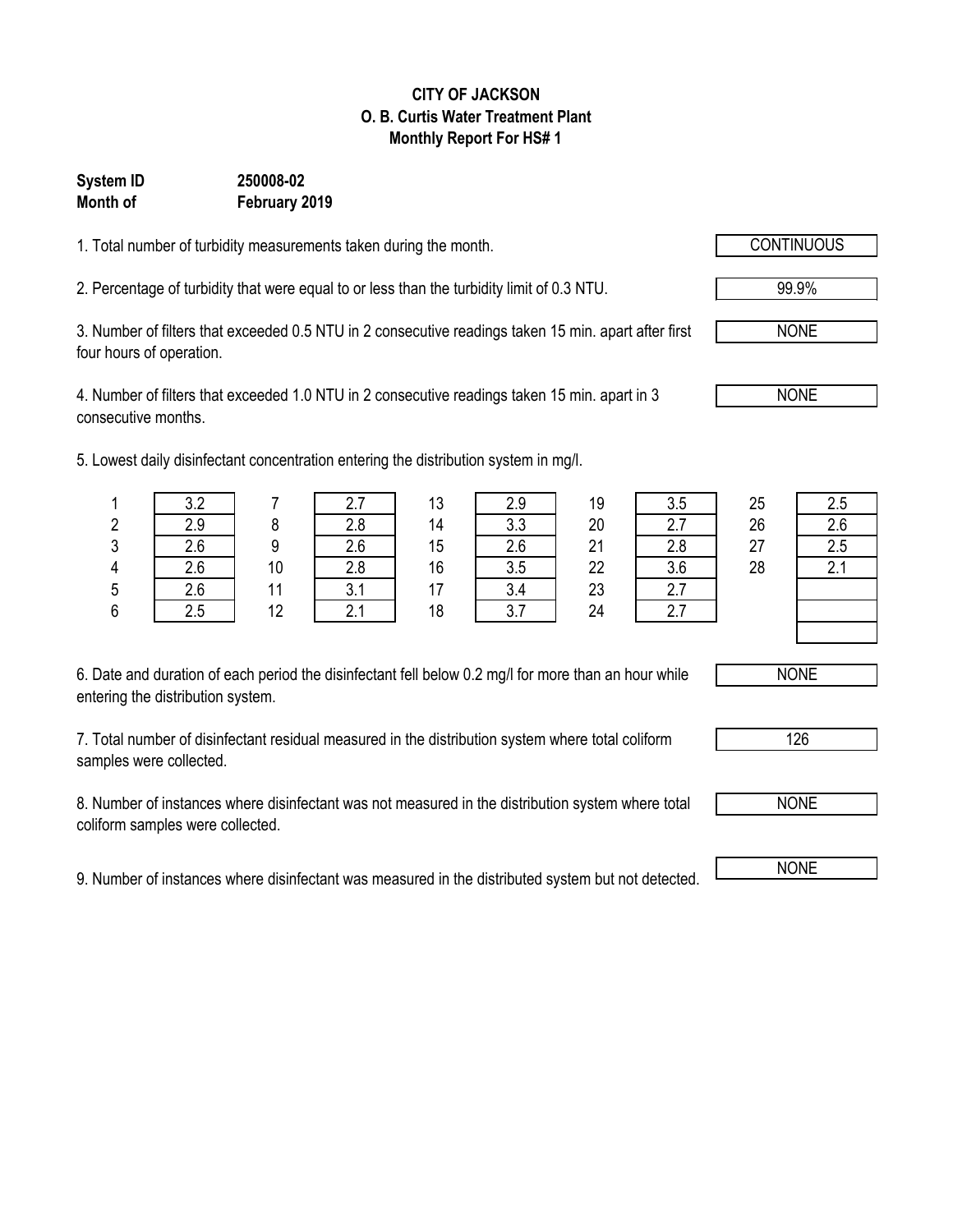#### **Turbidity Compliance Report O. B. Curtis Surface Water Treatment Plant City Of Jackson, MS**

### **System ID** 250008-02<br> **Month Of** February 2

| Feb 2019        | <b>TURBIDITIES (NTU)</b> |                |                |  |  |  |  |
|-----------------|--------------------------|----------------|----------------|--|--|--|--|
|                 | <b>RAW</b>               | <b>SETTLED</b> | <b>FILTERS</b> |  |  |  |  |
| 1               | 22.3                     | 1.06           | 0.20           |  |  |  |  |
| $\overline{2}$  | 21.9                     | 1.38           | 0.16           |  |  |  |  |
| 3               | 21.3                     | 1.45           | 0.16           |  |  |  |  |
| 4               | 20.8                     | 1.41           | 0.16           |  |  |  |  |
| 5               | 21.9                     | 1.42           | 0.29           |  |  |  |  |
| 6               | 22.9                     | 1.41           | 0.15           |  |  |  |  |
| $\overline{7}$  | 22.3                     | 1.23           | 0.16           |  |  |  |  |
| 8               | 26.1                     | 1.13           | 0.14           |  |  |  |  |
| 9               | 29.6                     | 1.21           | 0.15           |  |  |  |  |
| 10              | 26.0                     | 1.32           | 0.13           |  |  |  |  |
| 11              | 24.2                     | 1.34           | 0.19           |  |  |  |  |
| 12              | 24.3                     | 1.32           | 0.23           |  |  |  |  |
| 13              | 23.2                     | 1.23           | 0.20           |  |  |  |  |
| $\overline{14}$ | 22.0                     | 1.21           | 0.16           |  |  |  |  |
| 15              | 20.4                     | 1.29           | 0.12           |  |  |  |  |
| 16              | 19.8                     | 1.19           | 0.14           |  |  |  |  |
| 17              | 21.0                     | 1.29           | 0.13           |  |  |  |  |
| 18              | 22.5                     | 1.34           | 0.27           |  |  |  |  |
| 19              | 24.0                     | 1.66           | 0.17           |  |  |  |  |
| 20              | 22.3                     | 1.75           | 0.46           |  |  |  |  |
| 21              | 20.1                     | 1.24           | 0.12           |  |  |  |  |
| 22              | 18.8                     | 1.48           | 0.13           |  |  |  |  |
| 23              | 22.5                     | 1.03           | 0.16           |  |  |  |  |
| 24              | 20.3                     | 0.90           | 0.14           |  |  |  |  |
| 25              | 21.8                     | 0.95           | 0.18           |  |  |  |  |
| 26              | 29.0                     | 1.02           | 0.12           |  |  |  |  |
| 27              | 27.0                     | 0.96           | 0.13           |  |  |  |  |
| 28              | 29.9                     | 0.84           | 0.12           |  |  |  |  |
|                 |                          |                |                |  |  |  |  |
|                 |                          |                |                |  |  |  |  |
|                 |                          |                |                |  |  |  |  |
| <b>MIN</b>      | 18.8                     | 0.84           | 0.12           |  |  |  |  |
| <b>MAX</b>      | 29.9                     | 1.75           | 0.46           |  |  |  |  |
| <b>AVG</b>      | 23.2                     | 1.25           | 0.13           |  |  |  |  |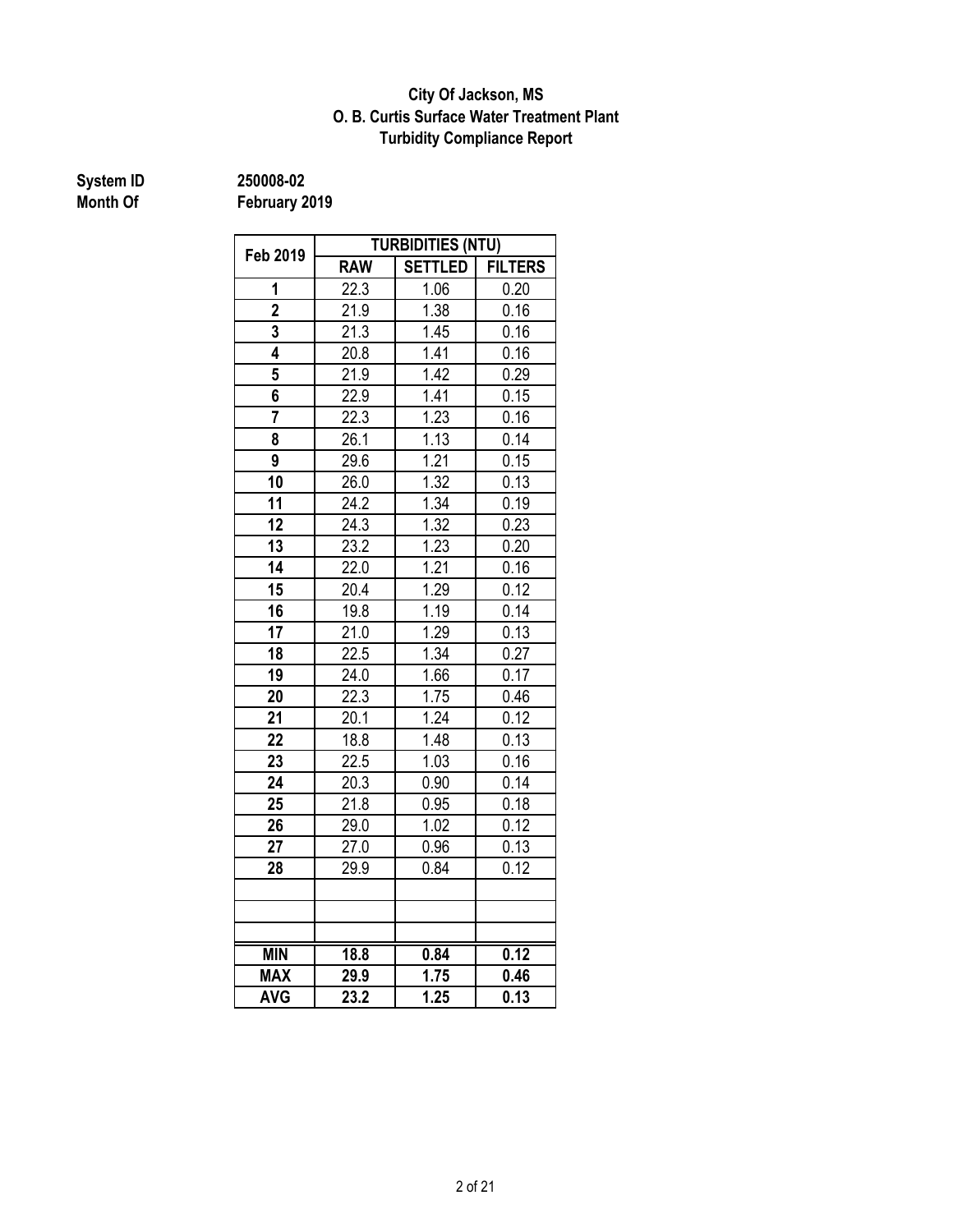#### **Turbidity Compliance City Of Jackson, MS O. B. Curtis Surface Water Treatment Plant**

### **System ID** 250008-02<br> **Month Of** February 2

| Feb 2019       | <b>TIME</b> |         |         |          |         |         |  |  |  |
|----------------|-------------|---------|---------|----------|---------|---------|--|--|--|
|                | 12:00 AM    | 4:00 AM | 8:00 AM | 12:00 PM | 4:00 PM | 8:00 PM |  |  |  |
| 1              | 0.12        | 0.14    | 0.14    | 0.11     | 0.13    | 0.20    |  |  |  |
| $\overline{2}$ | 0.16        | 0.13    | 0.12    | 0.13     | 0.14    | 0.16    |  |  |  |
| 3              | 0.16        | 0.15    | 0.15    | 0.16     | 0.14    | 0.13    |  |  |  |
| 4              | 0.13        | 0.13    | 0.16    | 0.10     | 0.08    | 0.09    |  |  |  |
| 5              | 0.08        | 0.24    | 0.29    | 0.27     | 0.13    | 0.13    |  |  |  |
| 6              | 0.14        | 0.15    | 0.15    | 0.12     | 0.12    | 0.14    |  |  |  |
| $\overline{7}$ | 0.14        | 0.16    | 0.12    | 0.13     | 0.13    | 0.14    |  |  |  |
| 8              | 0.14        | 0.14    | 0.12    | 0.11     | 0.12    | 0.13    |  |  |  |
| 9              | 0.13        | 0.13    | 0.15    | 0.15     | 0.12    | 0.13    |  |  |  |
| 10             | 0.13        | 0.12    | 0.11    | 0.10     | 0.10    | 0.11    |  |  |  |
| 11             | 0.12        | 0.11    | 0.12    | 0.19     | 0.13    | 0.17    |  |  |  |
| 12             | 0.23        | 0.16    | 0.13    | 0.14     | 0.14    | 0.16    |  |  |  |
| 13             | 0.18        | 0.20    | 0.19    | 0.14     | 0.13    | 0.14    |  |  |  |
| 14             | 0.13        | 0.16    | 0.13    | 0.11     | 0.10    | 0.12    |  |  |  |
| 15             | 0.11        | 0.12    | 0.10    | 0.09     | 0.10    | 0.12    |  |  |  |
| 16             | 0.10        | 0.09    | 0.10    | 0.12     | 0.12    | 0.14    |  |  |  |
| 17             | 0.13        | 0.13    | 0.13    | 0.11     | 0.12    | 0.12    |  |  |  |
| 18             | 0.11        | 0.12    | 0.27    | 0.10     | 0.10    | 0.14    |  |  |  |
| 19             | 0.13        | 0.14    | 0.16    | 0.17     | 0.14    | 0.17    |  |  |  |
| 20             | 0.13        | 0.12    | 0.46    | 0.12     | 0.11    | 0.11    |  |  |  |
| 21             | 0.10        | 0.10    | 0.10    | 0.10     | 0.09    | 0.12    |  |  |  |
| 22             | 0.10        | 0.10    | 0.13    | 0.11     | 0.10    | 0.13    |  |  |  |
| 23             | 0.12        | 0.13    | 0.14    | 0.13     | 0.16    | 0.16    |  |  |  |
| 24             | 0.14        | 0.10    | 0.10    | 0.10     | 0.10    | 0.13    |  |  |  |
| 25             | 0.18        | 0.18    | 0.16    | 0.10     | 0.10    | 0.09    |  |  |  |
| 26             | 0.09        | 0.10    | 0.10    | 0.09     | 0.09    | 0.12    |  |  |  |
| 27             | 0.11        | 0.11    | 0.13    | 0.11     | 0.11    | 0.12    |  |  |  |
| 28             | 0.12        | 0.11    | 0.10    | 0.10     | 0.09    | 0.11    |  |  |  |
|                |             |         |         |          |         |         |  |  |  |
|                |             |         |         |          |         |         |  |  |  |
|                |             |         |         |          |         |         |  |  |  |
| <b>MIN</b>     | 0.08        | 0.09    | 0.10    | 0.09     | 0.08    | 0.09    |  |  |  |
| <b>MAX</b>     | 0.23        | 0.24    | 0.46    | 0.27     | 0.16    | 0.20    |  |  |  |
| <b>AVG</b>     | 0.13        | 0.13    | 0.15    | 0.13     | 0.12    | 0.13    |  |  |  |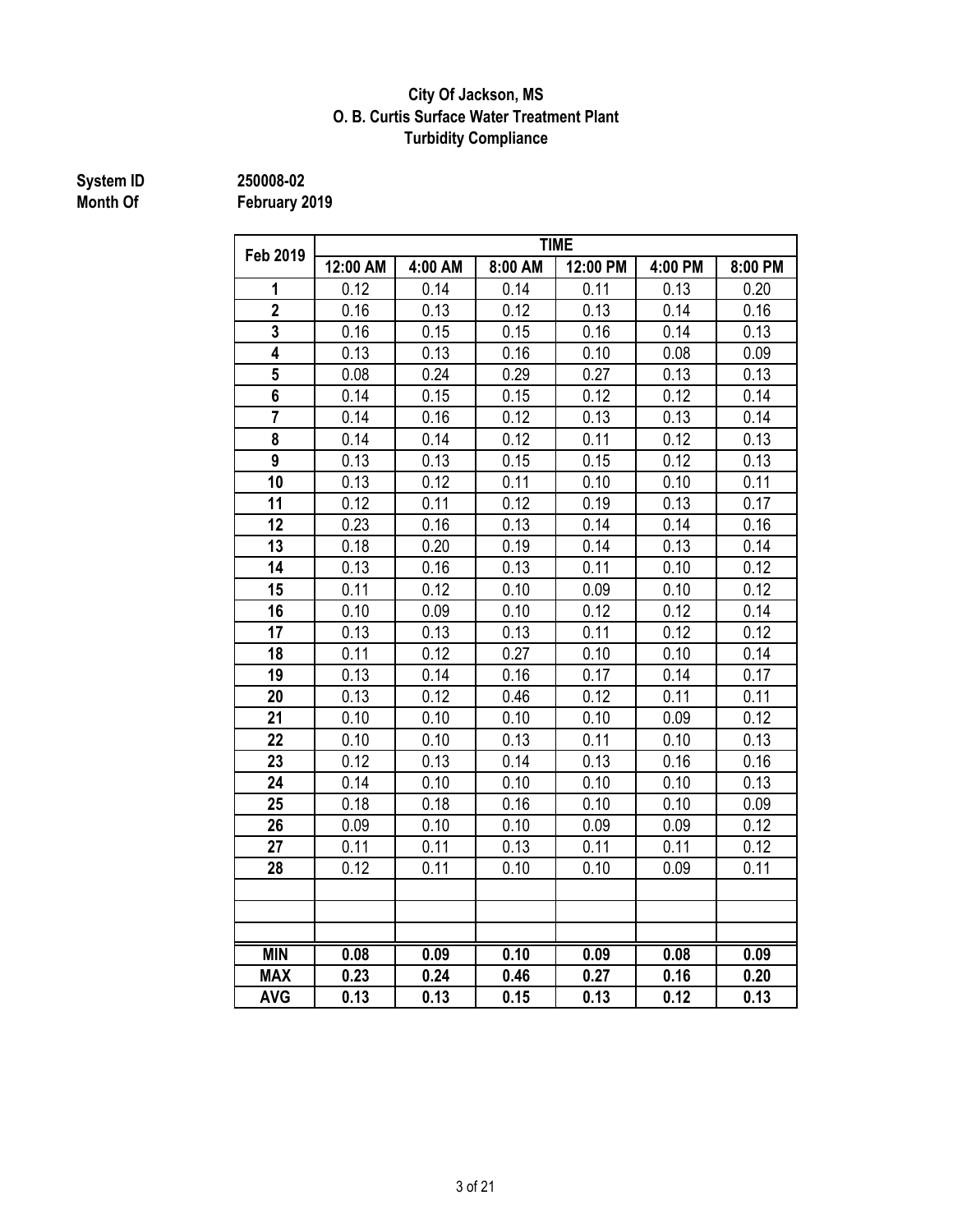#### **City Of Jackson, MS O. B. Curtis Surface Water Treatment Plant Disinfectant Compliance**

### **System ID** 250008-02<br> **Month Of** February 2

| Feb 2019       | <b>TIME</b> |         |         |          |         |                  |  |  |  |  |
|----------------|-------------|---------|---------|----------|---------|------------------|--|--|--|--|
|                | 12:00 AM    | 4:00 AM | 8:00 AM | 12:00 PM | 4:00 PM | 8:00 PM          |  |  |  |  |
| 1              | 3.2         | 3.3     | 3.3     | 3.4      | 3.5     | 3.5              |  |  |  |  |
| $\overline{2}$ | 3.3         | 3.2     | 3.1     | 3.0      | 2.9     | 2.9              |  |  |  |  |
| 3              | 2.8         | 2.8     | 2.8     | 2.7      | 2.7     | 2.6              |  |  |  |  |
| 4              | 2.7         | 2.7     | 2.6     | 2.6      | 2.8     | 2.7              |  |  |  |  |
| 5              | 2.7         | 2.7     | 2.6     | 2.6      | 2.6     | 2.6              |  |  |  |  |
| 6              | 2.7         | 2.7     | 2.7     | 2.5      | 2.6     | 2.6              |  |  |  |  |
| $\overline{7}$ | 2.7         | 2.7     | 2.8     | 2.8      | 2.9     | 2.9              |  |  |  |  |
| 8              | 2.9         | 2.9     | 2.9     | 2.9      | 2.8     | 2.8              |  |  |  |  |
| 9              | 2.9         | 2.8     | 2.7     | 2.6      | 2.8     | 2.8              |  |  |  |  |
| 10             | 2.8         | 2.8     | 2.9     | 2.9      | 3.2     | 3.2              |  |  |  |  |
| 11             | 3.1         | 3.1     | 3.2     | 3.3      | 3.3     | 3.3              |  |  |  |  |
| 12             | 3.3         | 3.3     | 3.2     | 2.2      | 2.1     | 2.7              |  |  |  |  |
| 13             | 2.9         | 3.4     | 3.4     | 3.4      | 3.5     | 3.4              |  |  |  |  |
| 14             | 3.8         | 3.7     | 3.7     | 3.6      | 3.4     | 3.3              |  |  |  |  |
| 15             | 3.1         | 2.9     | 2.7     | 2.6      | 3.1     | 3.6              |  |  |  |  |
| 16             | 3.6         | 3.6     | 3.5     | 3.6      | 3.5     | 3.5              |  |  |  |  |
| 17             | 3.5         | 3.5     | 3.4     | 3.4      | 3.5     | 3.5              |  |  |  |  |
| 18             | 3.7         | 3.7     | 3.7     | 3.7      | 3.7     | 3.7              |  |  |  |  |
| 19             | 3.8         | 3.6     | 3.5     | 3.8      | 3.9     | 3.8              |  |  |  |  |
| 20             | 3.9         | 3.8     | 3.4     | 3.3      | 2.7     | 3.7              |  |  |  |  |
| 21             | 3.8         | 3.4     | 2.8     | 3.0      | 3.1     | 3.9              |  |  |  |  |
| 22             | 3.8         | 3.9     | 3.9     | 3.9      | 3.8     | 3.6              |  |  |  |  |
| 23             | 3.2         | 3.0     | 3.1     | 3.2      | 2.7     | 2.9              |  |  |  |  |
| 24             | 2.7         | 2.8     | 3.0     | 3.1      | 3.5     | 2.9              |  |  |  |  |
| 25             | 3.4         | 3.2     | 3.9     | 3.4      | 3.5     | 2.5              |  |  |  |  |
| 26             | 2.6         | 2.7     | 3.2     | 3.6      | 3.5     | 3.3              |  |  |  |  |
| 27             | 3.4         | 2.9     | 3.6     | 3.2      | 3.0     | 2.5              |  |  |  |  |
| 28             | 2.9         | 3.0     | 2.1     | 2.8      | 3.5     | 3.0              |  |  |  |  |
|                |             |         |         |          |         |                  |  |  |  |  |
|                |             |         |         |          |         |                  |  |  |  |  |
|                |             |         |         |          |         |                  |  |  |  |  |
| <b>MIN</b>     | 2.6         | 2.7     | 2.1     | 2.2      | 2.1     | $\overline{2.5}$ |  |  |  |  |
| <b>MAX</b>     | 3.9         | 3.9     | 3.9     | 3.9      | 3.9     | 3.9              |  |  |  |  |
| <b>AVG</b>     | 3.2         | 3.1     | 3.1     | 3.1      | 3.1     | 3.1              |  |  |  |  |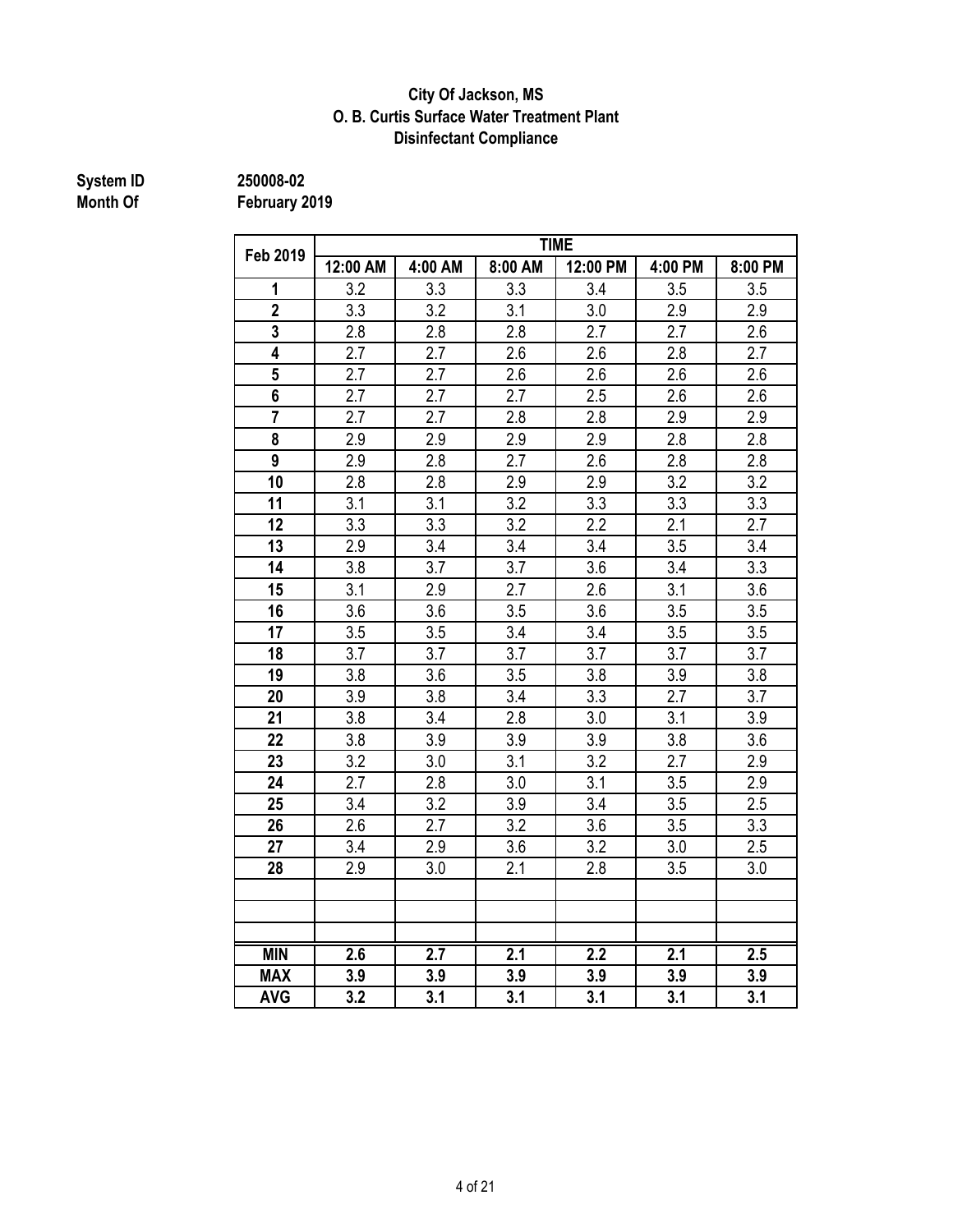### 5 of 21

#### **CITY OF JACKSON O. B. Curtis Water Treatment Plant Monthly Report For HS# 2**

#### **Month of February 2019 System ID 250008-02**

1. Total number of turbidity measurements taken during the month. CONTINUOUS

2. Percentage of turbidity that were equal to or less than the turbidity limit of 0.3 NTU. 99.9%

3. Number of filters that exceeded 0.5 NTU in 2 consecutive readings taken 15 min. apart after first four hours of operation.

4. Number of filters that exceeded 1.0 NTU in 2 consecutive readings taken 15 min. apart in 3 consecutive months.

5. Lowest daily disinfectant concentration entering the distribution system in

| 6. Date and duration of each period the disinfectant fell below 0.2 mg/l for more than an hour while |
|------------------------------------------------------------------------------------------------------|
| entering the distribution system.                                                                    |

6 | 2.4 | 12 | 2.5 | 18 | 2.5 | 24 | 2.4

7. Total number of disinfectant residual measured in the distribution system where total coliform samples were collected.

8. Number of instances where disinfectant was not measured in the distribution system where total coliform samples were collected.

9. Number of instances where disinfectant was measured in the distributed system but not detected.

|   | west daily disinfectant concentration entering the distribution system in mg/l. |    |     |    |     |    |    |    |     |
|---|---------------------------------------------------------------------------------|----|-----|----|-----|----|----|----|-----|
|   | 2.6                                                                             |    | 2.4 | 13 | 2.4 | 19 |    | 25 | 2.4 |
| 2 | 2.4                                                                             |    | 2.3 | 14 |     | 20 |    | 26 | 2.4 |
| 3 | 2.3                                                                             |    | 2.2 | 15 | 2.6 | 21 | っっ | 27 | 2.3 |
| 4 |                                                                                 | 10 | 2.2 | 16 |     | 22 |    | 28 | 2.4 |
| 5 | 2.3                                                                             |    | 24  |    |     | 23 |    |    |     |



126

NONE



NONE

NONE

NONE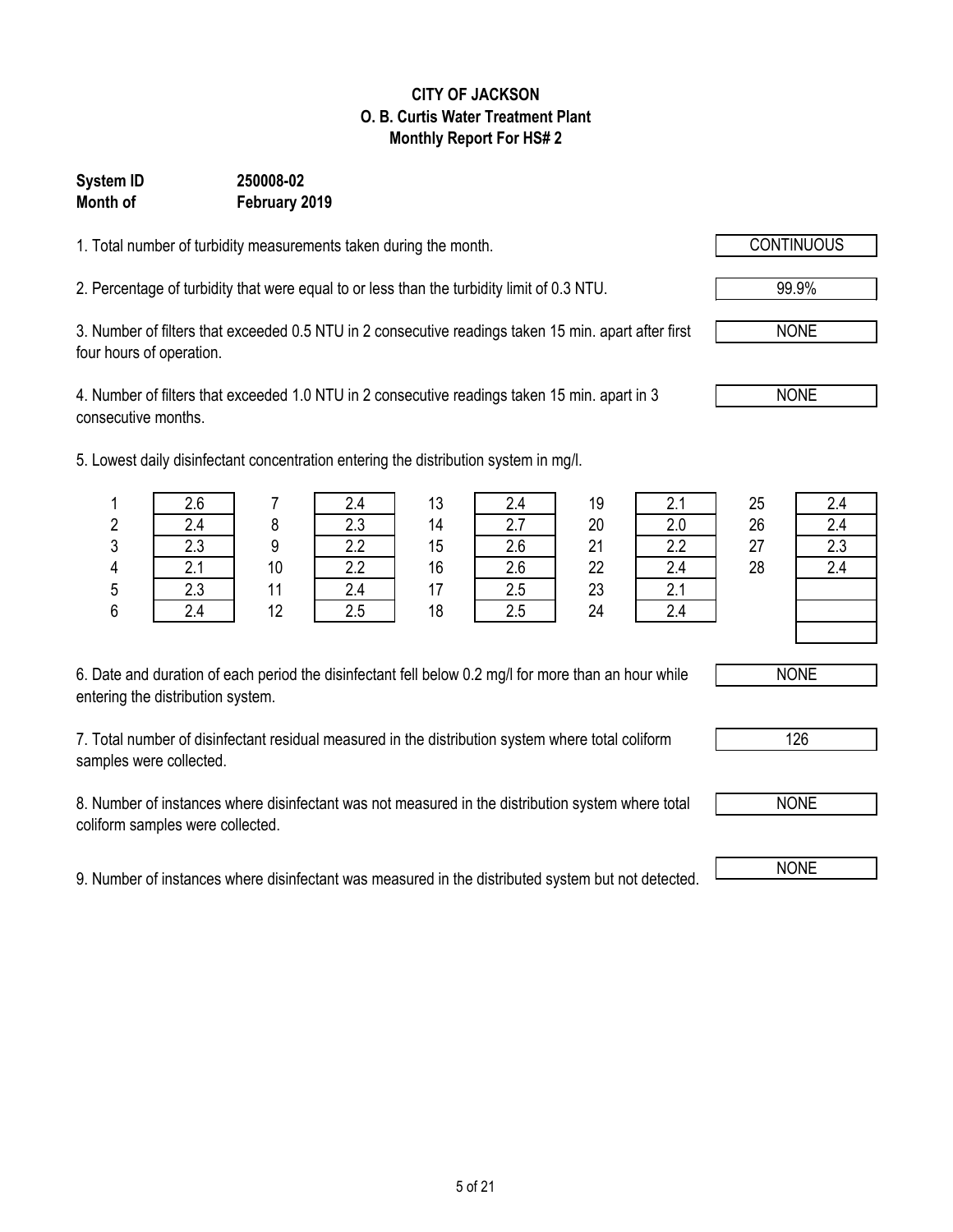#### **O. B. Curtis Surface Water Treatment Plant City Of Jackson, MS Turbidity Compliance Report**

**System ID** 250008-02<br> **Month Of** February 2

|                         | <b>TURBIDITIES (NTU)</b> |                   |  |  |  |
|-------------------------|--------------------------|-------------------|--|--|--|
| Feb 2019                | <b>RAW</b>               | <b>FINISHED</b>   |  |  |  |
| 1                       | $\overline{22.3}$        | 0.29              |  |  |  |
| $\overline{\mathbf{2}}$ | 21.9                     | 0.30              |  |  |  |
| 3                       | 21.3                     | 0.24              |  |  |  |
| 4                       | 20.8                     | 0.32              |  |  |  |
| 5                       | 21.9                     | 0.24              |  |  |  |
| 6                       | 22.9                     | 0.19              |  |  |  |
| 7                       | 22.3                     | 0.41              |  |  |  |
| 8                       | 26.1                     | 0.28              |  |  |  |
| 9                       | 29.6                     | 0.18              |  |  |  |
| 10                      | 26.0                     | 0.28              |  |  |  |
| 11                      | 24.2                     | 0.17              |  |  |  |
| 12                      | 24.3                     | 0.17              |  |  |  |
| 13                      | 23.2                     | 0.20              |  |  |  |
| 14                      | 22.0                     | 0.14              |  |  |  |
| 15                      | 20.4                     | 0.12              |  |  |  |
| 16                      | 19.8                     | 0.11              |  |  |  |
| 17                      | 21.0                     | 0.11              |  |  |  |
| 18                      | 22.5                     | 0.34              |  |  |  |
| $\overline{19}$         | 24.0                     | 0.27              |  |  |  |
| 20                      | 22.3                     | 0.24              |  |  |  |
| $2\overline{1}$         | 20.1                     | 0.12              |  |  |  |
| 22                      | 18.8                     | 0.11              |  |  |  |
| 23                      | 22.5                     | $0.1\overline{3}$ |  |  |  |
| 24                      | 20.3                     | 0.19              |  |  |  |
| 25                      | 21.8                     | 0.25              |  |  |  |
| 26                      | 29.0                     | 0.12              |  |  |  |
| 27                      | 27.0                     | 0.16              |  |  |  |
| 28                      | 29.9                     | 0.39              |  |  |  |
|                         |                          |                   |  |  |  |
|                         |                          |                   |  |  |  |
|                         |                          |                   |  |  |  |
| <b>MIN</b>              | 18.8                     | 0.11              |  |  |  |
| <b>MAX</b>              | 29.9                     | 0.41              |  |  |  |
| <b>AVG</b>              | $\overline{23.2}$        | 0.22              |  |  |  |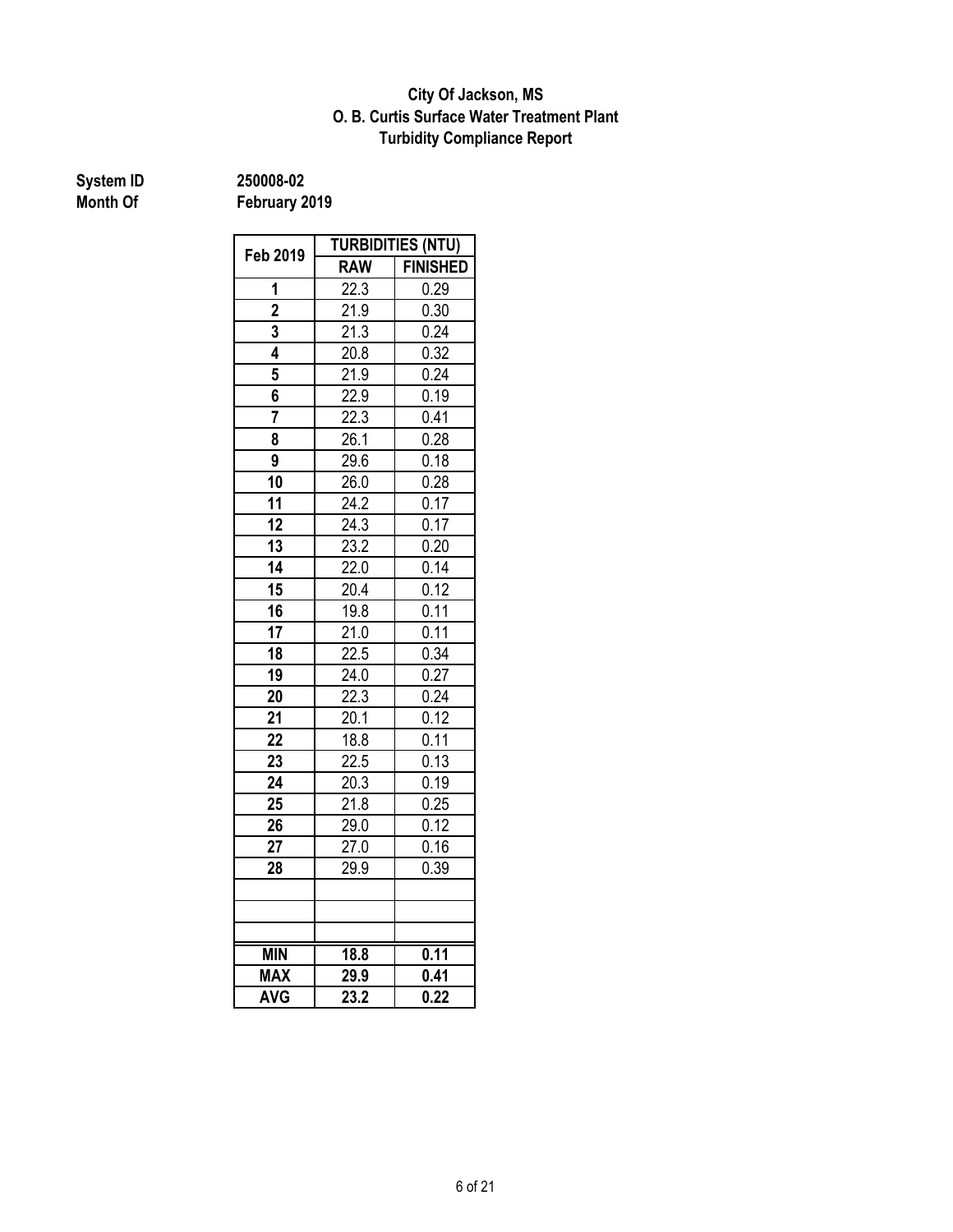#### **City Of Jackson, MS O. B. Curtis Surface Water Treatment Plant Turbidity Compliance**

### **System ID** 250008-02<br> **Month Of** February 2

**February 2019** 

|                         | <b>TIME</b> |         |         |          |         |         |  |  |  |  |
|-------------------------|-------------|---------|---------|----------|---------|---------|--|--|--|--|
| Feb 2019                | 12:00 AM    | 4:00 AM | 8:00 AM | 12:00 PM | 4:00 PM | 8:00 PM |  |  |  |  |
| 1                       | 0.10        | 0.10    | 0.10    | 0.14     | 0.27    | 0.29    |  |  |  |  |
| $\overline{2}$          | 0.25        | 0.21    | 0.30    | 0.20     | 0.21    | 0.22    |  |  |  |  |
| $\overline{\mathbf{3}}$ | 0.22        | 0.22    | 0.21    | 0.24     | 0.21    | 0.21    |  |  |  |  |
| 4                       | 0.22        | 0.25    | 0.21    | 0.32     | 0.22    | 0.19    |  |  |  |  |
| 5                       | 0.24        | 0.17    | 0.17    | 0.17     | 0.15    | 0.15    |  |  |  |  |
| 6                       | 0.16        | 0.17    | 0.19    | 0.17     | 0.17    | 0.17    |  |  |  |  |
| $\overline{7}$          | 0.16        | 0.16    | 0.16    | 0.41     | 0.17    | 0.16    |  |  |  |  |
| 8                       | 0.28        | 0.18    | 0.17    | 0.17     | 0.23    | 0.18    |  |  |  |  |
| 9                       | 0.17        | 0.17    | 0.18    | 0.16     | 0.16    | 0.16    |  |  |  |  |
| 10                      | 0.15        | 0.15    | 0.15    | 0.28     | 0.15    | 0.15    |  |  |  |  |
| 11                      | 0.15        | 0.15    | 0.15    | 0.16     | 0.16    | 0.17    |  |  |  |  |
| 12                      | 0.16        | 0.15    | 0.15    | 0.15     | 0.15    | 0.17    |  |  |  |  |
| 13<br>ntl               | 0.16        | 0.15    | 0.12    | 0.15     | 0.20    | 0.12    |  |  |  |  |
| 14                      | 0.12        | 0.13    | 0.14    | 0.14     | 0.13    | 0.12    |  |  |  |  |
| 15                      | 0.12        | 0.11    | 0.10    | 0.11     | 0.11    | 0.10    |  |  |  |  |
| 16                      | 0.09        | 0.10    | 0.10    | 0.11     | 0.09    | 0.09    |  |  |  |  |
| 17                      | 0.09        | 0.10    | 0.11    | 0.09     | 0.09    | 0.09    |  |  |  |  |
| 18                      | 0.10        | 0.11    | 0.34    | 0.08     | 0.08    | 0.08    |  |  |  |  |
| 19                      | 0.08        | 0.06    | 0.27    | 0.11     | 0.11    | 0.11    |  |  |  |  |
| 20                      | 0.11        | 0.24    | 0.10    | 0.13     | 0.13    | 0.13    |  |  |  |  |
| 21                      | 0.12        | 0.12    | 0.11    | 0.12     | 0.12    | 0.12    |  |  |  |  |
| 22                      | 0.11        | 0.11    | 0.10    | 0.10     | 0.10    | 0.10    |  |  |  |  |
| 23                      | 0.11        | 0.10    | 0.13    | 0.11     | 0.11    | 0.10    |  |  |  |  |
| 24                      | 0.10        | 0.19    | 0.09    | 0.11     | 0.11    | 0.11    |  |  |  |  |
| 25                      | 0.10        | 0.25    | 0.11    | 0.11     | 0.10    | 0.11    |  |  |  |  |
| 26                      | 0.12        | 0.12    | 0.12    | 0.11     | 0.11    | 0.12    |  |  |  |  |
| 27                      | 0.13        | 0.16    | 0.11    | 0.11     | 0.12    | 0.12    |  |  |  |  |
| 28                      | 0.12        | 0.11    | 0.39    | 0.09     | 0.11    | 0.11    |  |  |  |  |
|                         |             |         |         |          |         |         |  |  |  |  |
|                         |             |         |         |          |         |         |  |  |  |  |
|                         |             |         |         |          |         |         |  |  |  |  |
| <b>MIN</b>              | 0.08        | 0.06    | 0.09    | 0.08     | 0.08    | 0.08    |  |  |  |  |
| <b>MAX</b>              | 0.28        | 0.25    | 0.39    | 0.41     | 0.27    | 0.29    |  |  |  |  |
| <b>AVG</b>              | 0.14        | 0.15    | 0.16    | 0.16     | 0.15    | 0.14    |  |  |  |  |

Higher finished turbidities due to posttreatment pH adjustment with lime.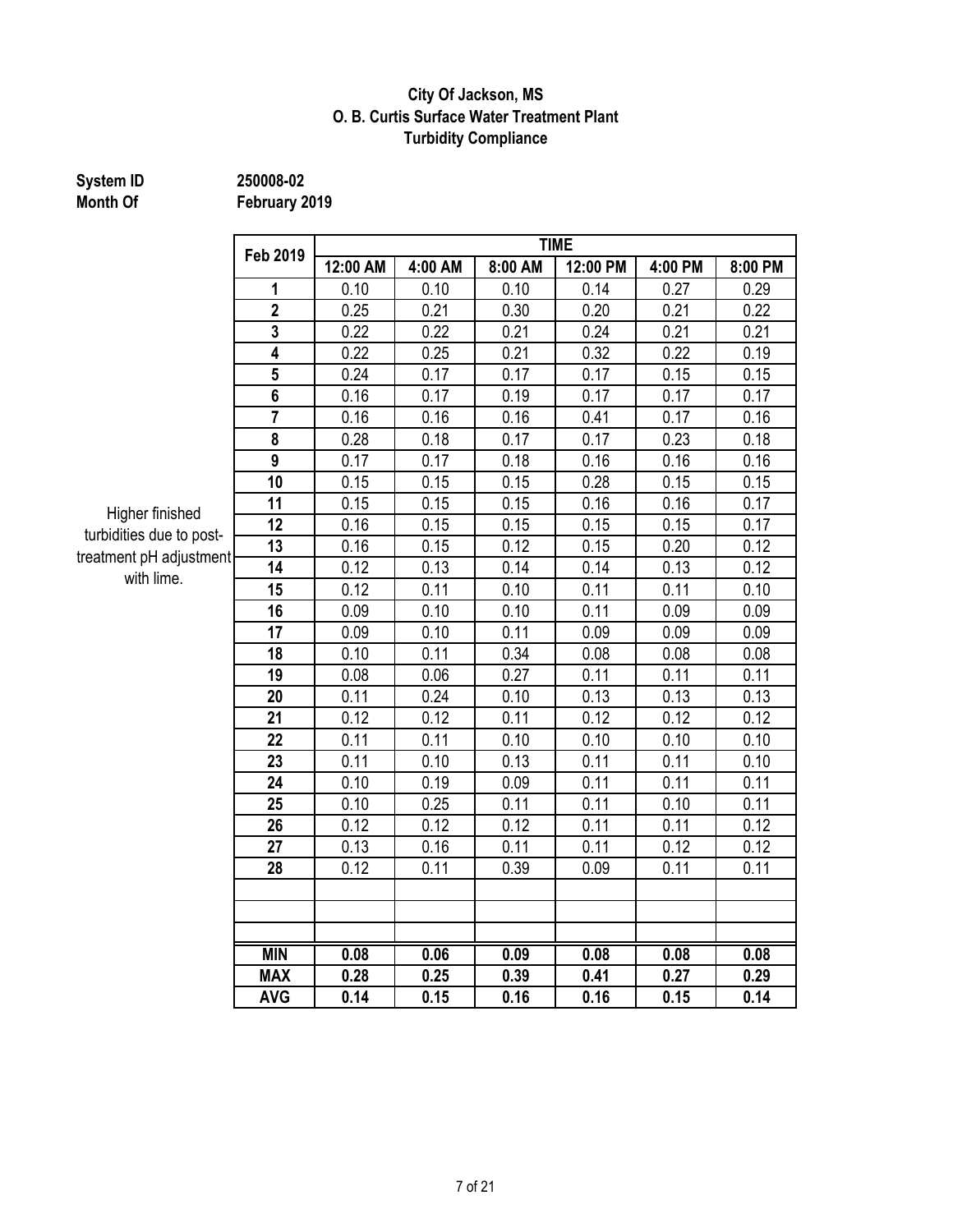#### **City Of Jackson, MS O. B. Curtis Surface Water Treatment Plant Disinfectant Compliance**

### **System ID** 250008-02<br> **Month Of** February 2

| <b>Feb 2019</b> | <b>TIME</b> |                  |         |                  |         |                  |  |  |  |
|-----------------|-------------|------------------|---------|------------------|---------|------------------|--|--|--|
|                 | 12:00 AM    | 4:00 AM          | 8:00 AM | 12:00 PM         | 4:00 PM | 8:00 PM          |  |  |  |
| 1               | 2.8         | 2.7              | 2.6     | 2.8              | 2.7     | 2.9              |  |  |  |
| $\overline{2}$  | 2.6         | 2.5              | 2.4     | 2.5              | 2.4     | 2.4              |  |  |  |
| 3               | 2.3         | 2.3              | 2.4     | 2.4              | 2.3     | 2.3              |  |  |  |
| 4               | 2.3         | 2.1              | 2.2     | 2.5              | 2.4     | 2.3              |  |  |  |
| 5               | 2.4         | 2.4              | 2.5     | 2.3              | 2.3     | 2.4              |  |  |  |
| 6               | 2.4         | 2.5              | 2.6     | 2.5              | 2.4     | 2.4              |  |  |  |
| $\overline{7}$  | 2.4         | 2.5              | 2.5     | 2.4              | 2.4     | 2.5              |  |  |  |
| 8               | 2.5         | 2.5              | 2.3     | 2.3              | 2.4     | 2.4              |  |  |  |
| 9               | 2.2         | 2.4              | 2.3     | 2.4              | 2.3     | 2.4              |  |  |  |
| 10              | 2.4         | 2.2              | 2.2     | 2.7              | 2.7     | 2.6              |  |  |  |
| 11              | 2.5         | 2.4              | 2.5     | 2.5              | 2.5     | 2.5              |  |  |  |
| 12              | 2.6         | 2.7              | 2.5     | 3.4              | 3.0     | 2.5              |  |  |  |
| 13              | 2.5         | 2.4              | 2.4     | 2.5              | 2.6     | 2.7              |  |  |  |
| 14              | 3.0         | 3.0              | 2.8     | 2.7              | 2.7     | 2.7              |  |  |  |
| 15              | 2.7         | 2.7              | 2.6     | 2.6              | 2.7     | 2.6              |  |  |  |
| 16              | 2.6         | 2.6              | 2.6     | 2.7              | 2.6     | 2.6              |  |  |  |
| 17              | 2.6         | 2.5              | 2.5     | 2.7              | 2.7     | 2.7              |  |  |  |
| 18              | 2.7         | 2.6              | 2.5     | 2.6              | 2.6     | 2.5              |  |  |  |
| 19              | 2.3         | $\overline{2.3}$ | 2.5     | $\overline{2.2}$ | 2.4     | 2.1              |  |  |  |
| 20              | 3.6         | 3.4              | 2.0     | 2.1              | 2.2     | 2.3              |  |  |  |
| 21              | 2.8         | 3.0              | 2.4     | 2.6              | 2.2     | 2.7              |  |  |  |
| 22              | 2.5         | 2.4              | 2.6     | 2.5              | 2.6     | 2.6              |  |  |  |
| 23              | 2.5         | 2.6              | 2.7     | 2.5              | 2.3     | $\overline{2.1}$ |  |  |  |
| 24              | 2.4         | 2.4              | 2.5     | 2.7              | 2.7     | 2.8              |  |  |  |
| 25              | 2.7         | 2.7              | 2.9     | 2.5              | 2.5     | 2.4              |  |  |  |
| 26              | 2.4         | 2.5              | 2.6     | 2.7              | 2.7     | 2.8              |  |  |  |
| 27              | 2.9         | 3.0              | 3.0     | 2.6              | 2.3     | 2.3              |  |  |  |
| 28              | 2.4         | 2.5              | 2.7     | 3.0              | 2.8     | 2.8              |  |  |  |
|                 |             |                  |         |                  |         |                  |  |  |  |
|                 |             |                  |         |                  |         |                  |  |  |  |
|                 |             |                  |         |                  |         |                  |  |  |  |
| <b>MIN</b>      | 2.2         | 2.1              | 2.0     | 2.1              | 2.2     | 2.1              |  |  |  |
| <b>MAX</b>      | 3.6         | 3.4              | 3.0     | 3.4              | 3.0     | 2.9              |  |  |  |
| <b>AVG</b>      | 2.6         | 2.6              | 2.5     | 2.6              | 2.5     | 2.5              |  |  |  |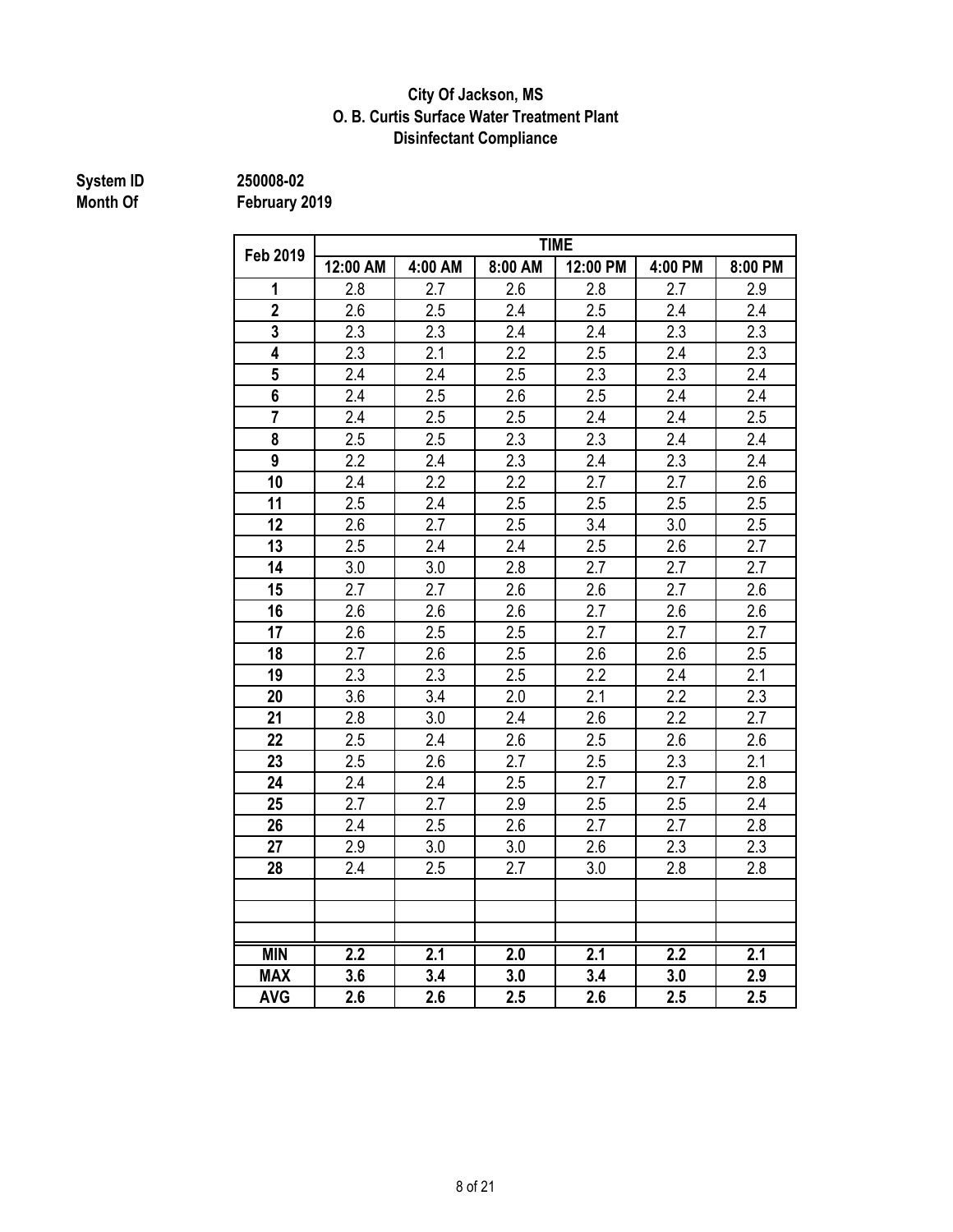## 9 of 21

#### **CITY OF JACKSON J. H. Fewell Water Treament Plant Monthly Report**

#### **System ID 250008-01 Month of February 2019**

1. Total number of turbidity measurements taken during the month.

2. Percentage of turbidity that were equal to or less than the turbidity limit of 0.3 NTU. 99.6%

3. Number of filters that exceeded 0.5 NTU in 2 consecutive readings taken 15 min. apart after first four hours of operation.

4. Number of filters that exceeded 1.0 NTU in 2 consecutive readings taken 15 min. apart in 3 consecutive months.

5. Lowest daily disinfectant concentration entering the distribution system in mg/l.

| 6. Date and duration of each period the disinfectant fell below 0.2 mg/l for more than an hour while |  |
|------------------------------------------------------------------------------------------------------|--|
| entering the distribution system.                                                                    |  |

7. Total number of disinfectant residual measured in the distribution system where total coliform samples were collected.

8. Number of instances where disinfectant was not measured in the distribution system where total coliform samples were collected.

9. Number of instances where disinfectant was measured in the distributed system but not detected. NONE

|   | west daily disinfectant concentration entering the distribution system in mg/l. |    |     |    |     |    |     |    |     |
|---|---------------------------------------------------------------------------------|----|-----|----|-----|----|-----|----|-----|
|   | 3.1                                                                             |    |     | 13 | 2.3 | 19 | 3.2 | 25 | 1.4 |
| 2 | 2.7                                                                             |    | 2.8 | 14 | 2.2 | 20 | 2.2 | 26 | 1.9 |
| 3 | 2.4                                                                             |    | 2.5 | 15 |     | 21 | 3.0 | 27 | 2.3 |
| 4 | 2.6                                                                             | 10 | 3.0 | 16 | 2.8 | 22 |     | 28 | 2.8 |
| 5 | 2.4                                                                             |    | 3.0 |    | 2.4 | 23 | 2.6 |    |     |
| 6 |                                                                                 | 12 | 2.8 | 18 | 3.0 | 24 |     |    |     |





NONE

126



NONE

NONE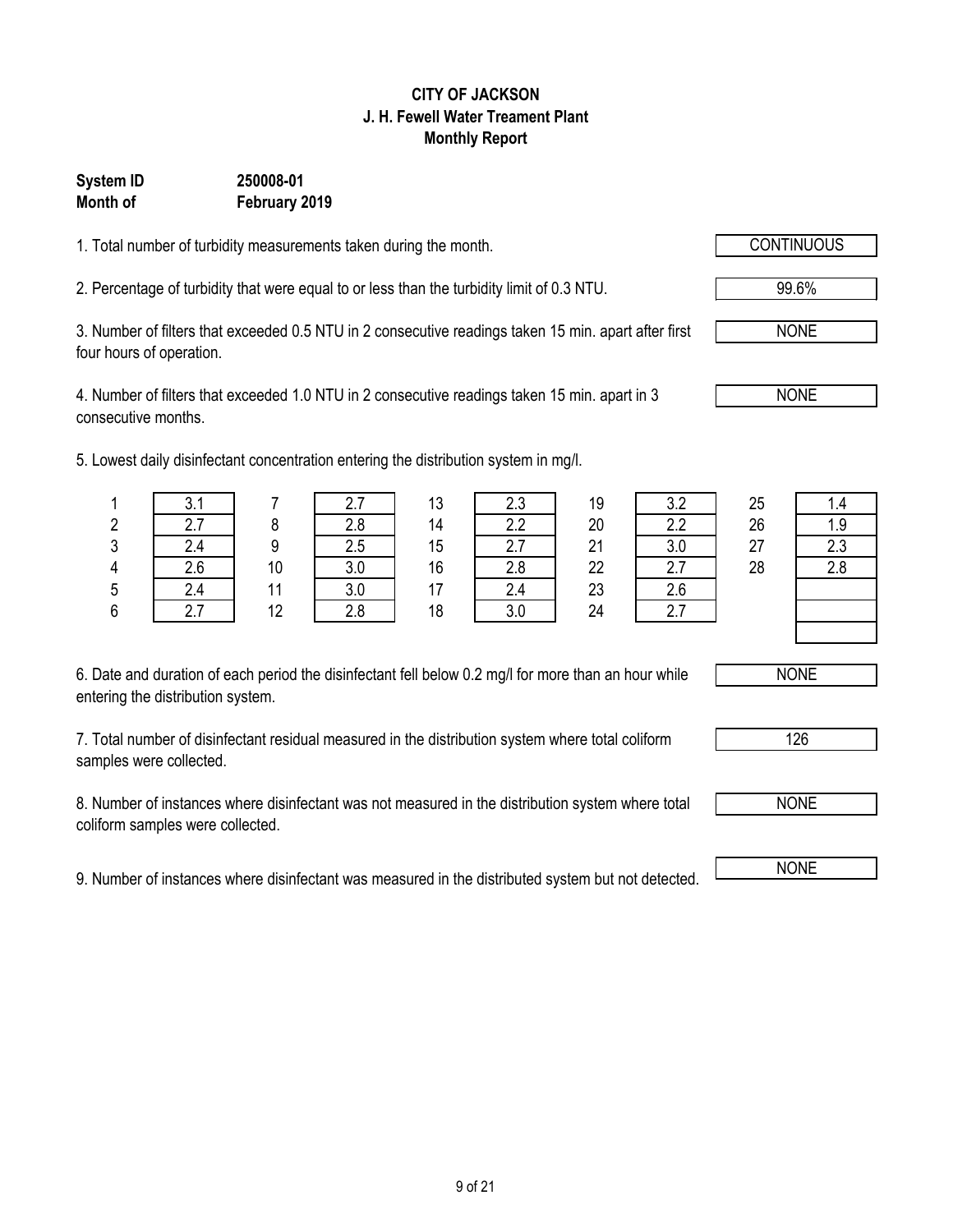#### **City of Jackson, MS J. H. Fewell Surface Water Treament Plant Turbidity Compliance Report**

**System ID 250008-01**

**MONTH February 2019**

| Feb 2019       |            |                | <b>TURBIDITIES (NTU)</b> |             |
|----------------|------------|----------------|--------------------------|-------------|
|                | <b>RAW</b> | <b>SETTLED</b> | <b>FILTER</b>            | <b>HS#1</b> |
| 1              | 29.3       | 0.33           | 0.18                     | 0.15        |
| $\overline{2}$ | 26.0       | 0.69           | 0.18                     | 0.17        |
| 3              | 26.5       | 0.55           | 0.17                     | 0.22        |
| 4              | 27.3       | 0.76           | 0.16                     | 0.16        |
| 5              | 25.1       | 0.29           | 0.07                     | 0.14        |
| 6              | 25.9       | 0.52           | 0.15                     | 0.13        |
| $\overline{7}$ | 27.2       | 0.51           | 0.05                     | 0.10        |
| 8              | 28.6       | 0.34           | 0.11                     | 0.14        |
| 9              | 35.5       | 0.62           | 0.15                     | 0.11        |
| 10             | 33.8       | 0.42           | 0.17                     | 0.12        |
| 11             | 29.0       | 0.63           | 0.15                     | 0.31        |
| 12             | 29.2       | 0.28           | 0.15                     | 0.29        |
| 13             | 29.5       | 0.39           | 0.07                     | 0.15        |
| 14             | 30.3       | 0.74           | 0.07                     | 0.24        |
| 15             | 27.6       | 0.10           | 0.04                     | 0.09        |
| 16             | 27.0       | 0.39           | 0.10                     | 0.11        |
| 17             | 27.4       | 1.59           | 0.11                     | 0.22        |
| 18             | 25.1       | 0.60           | 0.06                     | 0.11        |
| 19             | 28.3       | 0.52           | 0.14                     | 0.11        |
| 20             | 29.0       | 0.44           | 0.06                     | 0.23        |
| 21             | 28.9       | 0.40           | 0.13                     | 0.10        |
| 22             | 29.5       | 0.48           | 0.15                     | 0.12        |
| 23             | 28.3       | 0.46           | 0.18                     | 0.12        |
| 24             | 30.3       | 0.57           | 0.18                     | 0.15        |
| 25             | 29.8       | 0.61           | 0.15                     | 0.14        |
| 26             | 28.9       | 0.70           | 0.15                     | 0.28        |
| 27             | 29.0       | 0.96           | 0.26                     | 0.30        |
| 28             | 36.3       | 0.34           | 0.07                     | 0.14        |
|                |            |                |                          |             |
|                |            |                |                          |             |
|                |            |                |                          |             |
| <b>MIN</b>     | 25.1       | 0.10           | 0.04                     | 0.09        |
| <b>MAX</b>     | 36.3       | 1.59           | 0.26                     | 0.31        |
| <b>AVG</b>     | 28.9       | 0.54           | 0.13                     | 0.13        |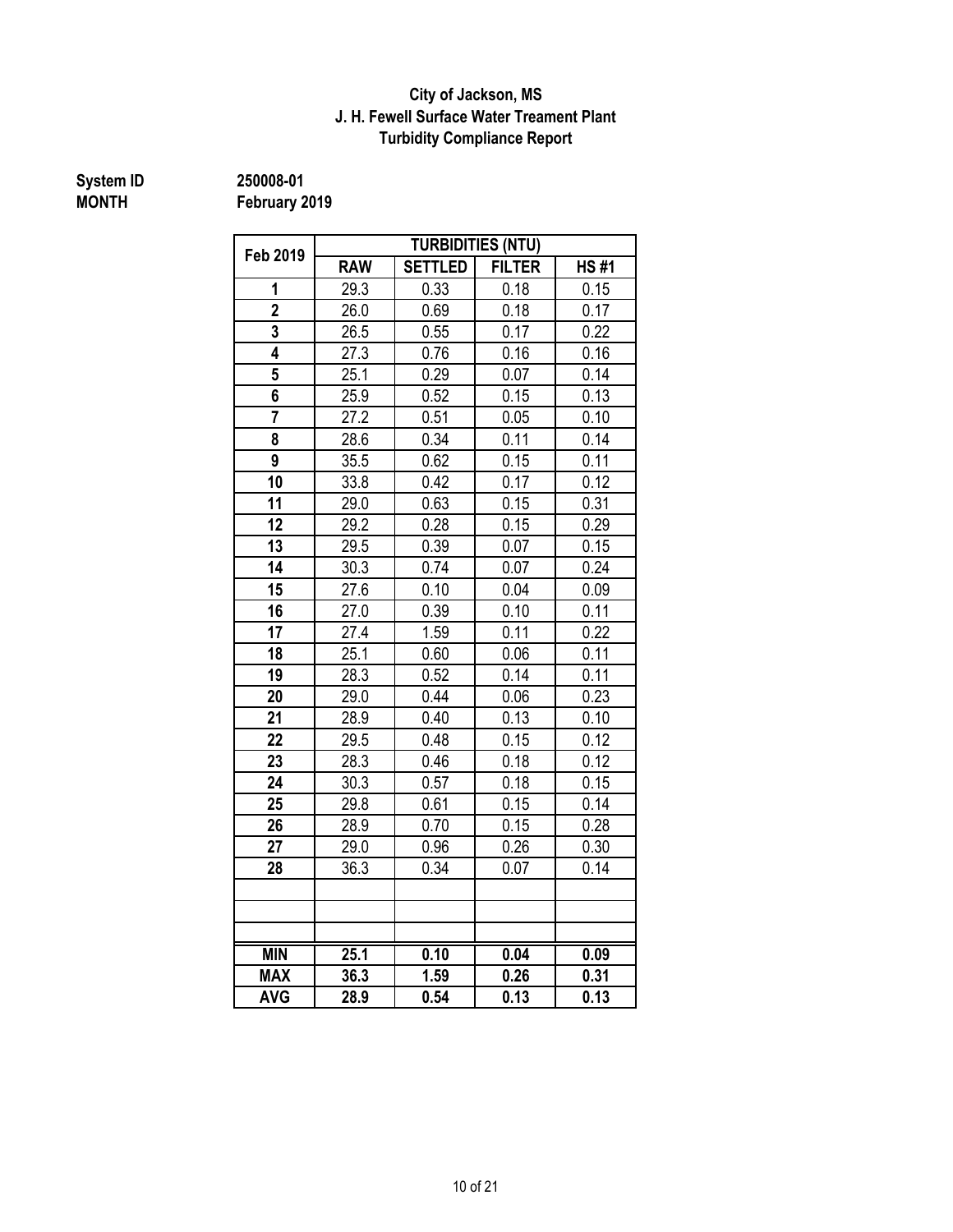#### **J. H. Fewell Surface Water Treament Plant Turbidity Compliance City of Jackson, MS**

### **System ID** 250008-01<br> **MONTH** February 2

| <b>Feb 2019</b>         |          |         |         | <b>TIME</b> |         |         |
|-------------------------|----------|---------|---------|-------------|---------|---------|
|                         | 12:00 AM | 4:00 AM | 8:00 AM | 12:00 PM    | 4:00 PM | 8:00 PM |
| 1                       | 0.10     | 0.11    | 0.12    | 0.15        | 0.15    | 0.12    |
| $\overline{\mathbf{2}}$ | 0.15     | 0.16    | 0.14    | 0.16        | 0.17    | 0.13    |
| 3                       | 0.15     | 0.22    | 0.16    | 0.12        | 0.12    | 0.12    |
| 4                       | 0.12     | 0.14    | 0.15    | 0.12        | 0.13    | 0.16    |
| 5                       | 0.14     | 0.09    | 0.10    | 0.10        | 0.09    | 0.09    |
| $6\phantom{a}$          | 0.10     | 0.12    | 0.13    | 0.13        | 0.10    | 0.09    |
| $\overline{7}$          | 0.09     | 0.09    | 0.09    | 0.10        | 0.09    | 0.09    |
| 8                       | 0.09     | 0.09    | 0.14    | 0.11        | 0.10    | 0.10    |
| 9                       | 0.10     | 0.10    | 0.09    | 0.11        | 0.10    | 0.11    |
| 10                      | 0.11     | 0.12    | 0.11    | 0.12        | 0.12    | 0.12    |
| 11                      | 0.11     | 0.12    | 0.16    | 0.31        | 0.29    | 0.29    |
| 12                      | 0.29     | 0.29    | 0.11    | 0.11        | 0.09    | 0.10    |
| 13                      | 0.11     | 0.11    | 0.14    | 0.15        | 0.13    | 0.11    |
| 14                      | 0.13     | 0.24    | 0.14    | 0.09        | 0.08    | 0.08    |
| 15                      | 0.08     | 0.08    | 0.09    | 0.09        | 0.09    | 0.09    |
| 16                      | 0.10     | 0.10    | 0.11    | 0.10        | 0.10    | 0.10    |
| 17                      | 0.10     | 0.12    | 0.22    | 0.18        | 0.12    | 0.10    |
| 18                      | 0.09     | 0.09    | 0.10    | 0.10        | 0.11    | 0.10    |
| 19                      | 0.09     | 0.09    | 0.09    | 0.11        | 0.11    | 0.11    |
| 20                      | 0.10     | 0.11    | 0.23    | 0.19        | 0.16    | 0.11    |
| 21                      | 0.10     | 0.10    | 0.09    | 0.09        | 0.10    | 0.10    |
| 22                      | 0.10     | 0.12    | 0.12    | 0.12        | 0.12    | 0.10    |
| 23                      | 0.10     | 0.11    | 0.11    | 0.11        | 0.11    | 0.12    |
| 24                      | 0.12     | 0.13    | 0.15    | 0.15        | 0.12    | 0.12    |
| 25                      | 0.11     | 0.11    | 0.11    | 0.10        | 0.11    | 0.14    |
| 26                      | 0.14     | 0.13    | 0.14    | 0.14        | 0.22    | 0.28    |
| 27                      | 0.30     | 0.27    | 0.21    | 0.18        | 0.14    | 0.11    |
| 28                      | 0.11     | 0.11    | 0.11    | 0.14        | 0.13    | 0.13    |
|                         |          |         |         |             |         |         |
|                         |          |         |         |             |         |         |
|                         |          |         |         |             |         |         |
| <b>MIN</b>              | 0.08     | 0.08    | 0.09    | 0.09        | 0.08    | 0.08    |
| <b>MAX</b>              | 0.30     | 0.29    | 0.23    | 0.31        | 0.29    | 0.29    |
| <b>AVG</b>              | 0.12     | 0.13    | 0.13    | 0.13        | 0.13    | 0.12    |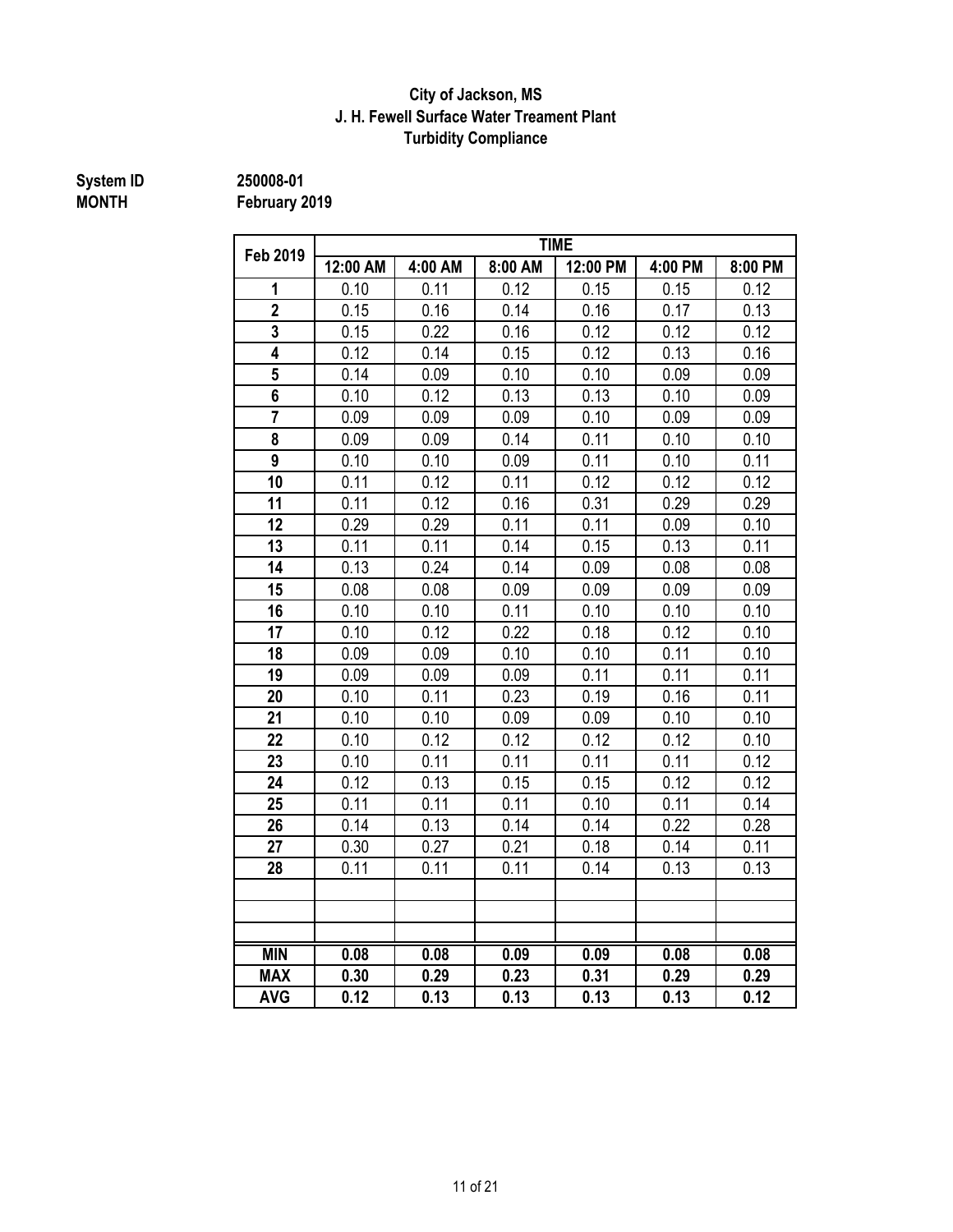#### **J. H. Fewell Surface Water Treatment Plant City Of Jackson, MS Disinfectant Compliance**

### **System ID** 250008-01<br> **MONTH** February 2

|                         |          |                  |                  | <b>TIME</b>      |                  |                  |
|-------------------------|----------|------------------|------------------|------------------|------------------|------------------|
| Feb 2019                | 12:00 AM | 4:00 AM          | 8:00 AM          | 12:00 PM         | 4:00 PM          | 8:00 PM          |
| 1                       | 3.5      | 3.4              | 3.4              | 3.1              | 3.1              | 3.1              |
| $\overline{2}$          | 3.2      | 3.1              | 3.1              | 2.7              | 2.9              | 2.8              |
| 3                       | 2.9      | 2.9              | 2.8              | 2.8              | 2.4              | 2.7              |
| 4                       | 2.7      | 2.7              | 2.7              | 2.7              | 2.7              | 2.6              |
| $5\overline{)}$         | 2.4      | 2.7              | 2.7              | 2.7              | 2.7              | 2.6              |
| $\overline{\mathbf{6}}$ | 2.7      | 3.1              | 3.0              | 2.7              | 2.8              | 3.2              |
| $\overline{7}$          | 3.3      | 3.4              | $\overline{2.7}$ | 3.0              | $\overline{3.1}$ | 3.1              |
| 8                       | 3.2      | 3.2              | 3.2              | 3.0              | 2.8              | 3.2              |
| $\overline{9}$          | 3.1      | 3.2              | $\overline{3.2}$ | 2.5              | 3.1              | 3.1              |
| 10                      | 3.0      | 3.0              | 3.1              | 3.1              | 3.1              | 3.2              |
| 11                      | 3.3      | 3.6              | 3.2              | 3.1              | 3.1              | 3.0              |
| 12                      | 3.0      | 3.0              | 3.0              | 2.9              | 2.8              | 2.9              |
| 13                      | 2.4      | 2.9              | 2.5              | 2.3              | 2.8              | 2.9              |
| 14                      | 2.7      | 2.2              | 2.3              | 2.6              | 2.9              | 3.0              |
| 15                      | 3.0      | 2.7              | 2.7              | 2.8              | 2.9              | 2.9              |
| 16                      | 2.9      | 2.9              | 2.9              | 2.9              | 2.9              | 2.8              |
| 17                      | 2.7      | 2.8              | 2.4              | 2.4              | 2.9              | 3.1              |
| 18                      | 3.2      | $\overline{3.2}$ | 3.1              | 3.0              | 3.1              | $\overline{3.3}$ |
| 19                      | 3.3      | $\overline{3.2}$ | 3.2              | $\overline{3.2}$ | 3.4              | 3.4              |
| 20                      | 3.5      | 3.6              | 2.2              | 2.5              | 2.9              | 3.2              |
| 21                      | 3.2      | 3.3              | 3.3              | 3.2              | 3.0              | 3.0              |
| 22                      | 3.0      | 2.9              | 2.7              | 2.7              | 2.7              | 2.7              |
| 23                      | 2.8      | 2.6              | 2.8              | 2.8              | 2.6              | 2.7              |
| 24                      | 2.7      | 2.8              | 2.8              | 2.8              | 2.9              | 2.9              |
| 25                      | 2.9      | 2.3              | 2.4              | 2.3              | 2.5              | 1.4              |
| 26                      | 1.9      | 2.4              | 2.3              | 2.6              | 2.6              | 2.4              |
| 27                      | 2.3      | 3.3              | 3.5              | 3.5              | 3.1              | 3.1              |
| 28                      | 3.1      | 3.0              | 3.1              | 3.0              | 2.9              | 2.8              |
|                         |          |                  |                  |                  |                  |                  |
|                         |          |                  |                  |                  |                  |                  |
|                         |          |                  |                  |                  |                  |                  |
| <b>MIN</b>              | 1.9      | 2.2              | $\overline{2.2}$ | 2.3              | 2.4              | 1.4              |
| <b>MAX</b>              | 3.5      | 3.6              | 3.5              | 3.5              | 3.4              | 3.4              |
| <b>AVG</b>              | 2.9      | 3.0              | 2.9              | 2.8              | 2.9              | 2.9              |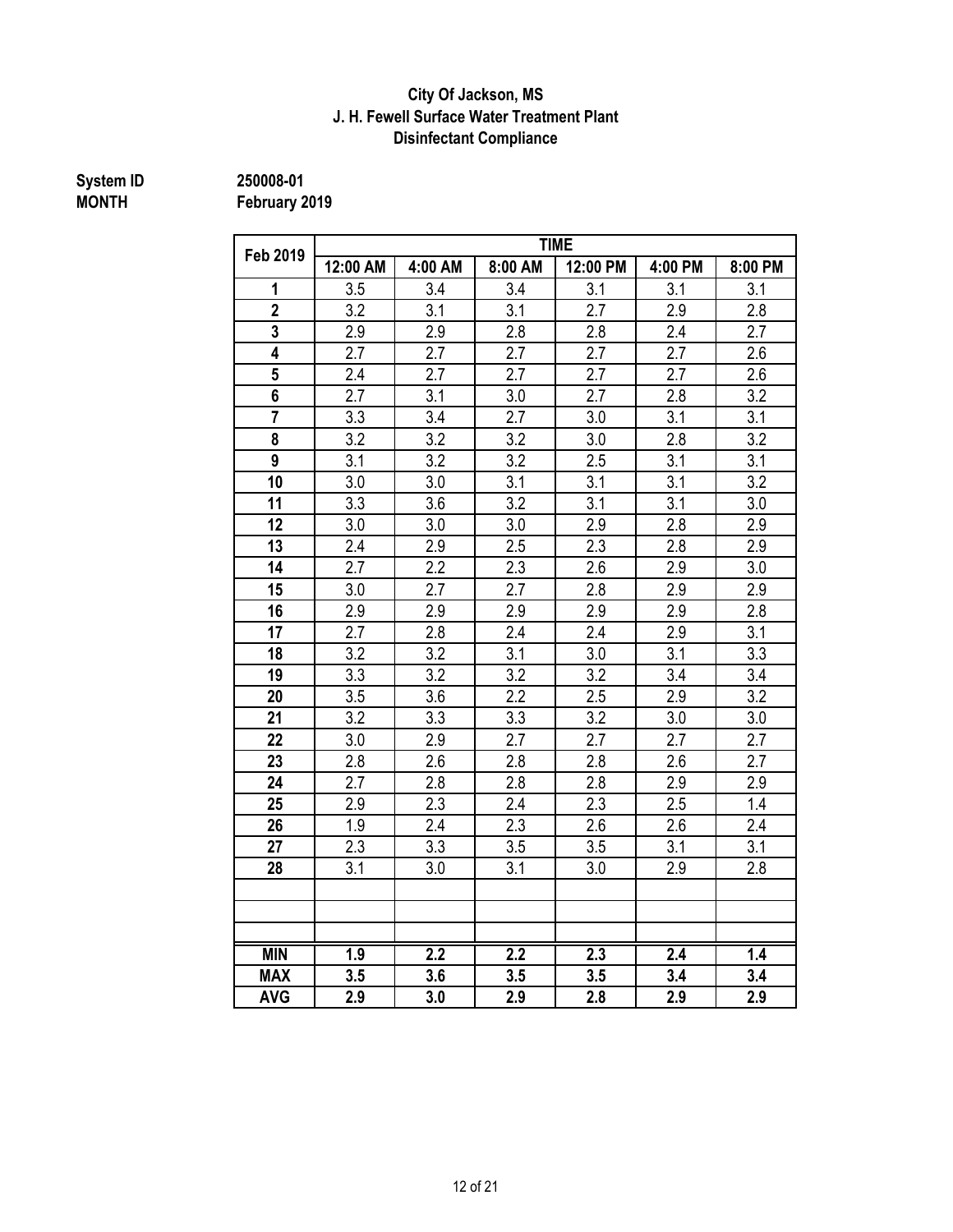### **CITY OF JACKSON DISTRIBUTION SYSTEM DISINFECTANT DATA**

| <b>System ID</b> | 250008        |
|------------------|---------------|
| Month of         | February 2019 |

|                 | No. of sites,<br>disinfectant residual<br>measured (a) | No. of sites, no<br>disinfectant measured,<br>HPC measured (b) | No. of sites,<br>disinfectant residual<br>not detected, no HPC<br>measured (c) | No. of sites,<br>disinfectant residual<br>not detected. HPC><br>500/ml (d) | No. of sites,<br>disinfectant residual<br>not measured. HPC ><br>500/ml (e) |
|-----------------|--------------------------------------------------------|----------------------------------------------------------------|--------------------------------------------------------------------------------|----------------------------------------------------------------------------|-----------------------------------------------------------------------------|
| <b>DATE</b>     | COL <sub>2</sub>                                       | COL <sub>3</sub>                                               | COL <sub>4</sub>                                                               | COL <sub>5</sub>                                                           | COL 6                                                                       |
| 1               |                                                        |                                                                |                                                                                |                                                                            |                                                                             |
| $\overline{c}$  |                                                        |                                                                |                                                                                |                                                                            |                                                                             |
| $\overline{3}$  |                                                        |                                                                |                                                                                |                                                                            |                                                                             |
| $\overline{4}$  | 38                                                     |                                                                |                                                                                |                                                                            |                                                                             |
| $\overline{5}$  | $\overline{11}$                                        |                                                                |                                                                                |                                                                            |                                                                             |
| $\overline{6}$  | 25                                                     |                                                                |                                                                                |                                                                            |                                                                             |
| $\overline{7}$  | 10                                                     |                                                                |                                                                                |                                                                            |                                                                             |
| $\overline{8}$  |                                                        |                                                                |                                                                                |                                                                            |                                                                             |
| $\overline{9}$  |                                                        |                                                                |                                                                                |                                                                            |                                                                             |
| 10              |                                                        |                                                                |                                                                                |                                                                            |                                                                             |
| $\overline{11}$ |                                                        |                                                                |                                                                                |                                                                            |                                                                             |
| 12              | 16                                                     |                                                                |                                                                                |                                                                            |                                                                             |
| $\overline{13}$ | 20                                                     |                                                                |                                                                                |                                                                            |                                                                             |
| $\overline{14}$ | $\overline{6}$                                         |                                                                |                                                                                |                                                                            |                                                                             |
| 15              |                                                        |                                                                |                                                                                |                                                                            |                                                                             |
| 16              |                                                        |                                                                |                                                                                |                                                                            |                                                                             |
| 17              |                                                        |                                                                |                                                                                |                                                                            |                                                                             |
| 18              |                                                        |                                                                |                                                                                |                                                                            |                                                                             |
| 19              |                                                        |                                                                |                                                                                |                                                                            |                                                                             |
| 20              |                                                        |                                                                |                                                                                |                                                                            |                                                                             |
| $\overline{21}$ |                                                        |                                                                |                                                                                |                                                                            |                                                                             |
| $\overline{22}$ |                                                        |                                                                |                                                                                |                                                                            |                                                                             |
| 23              |                                                        |                                                                |                                                                                |                                                                            |                                                                             |
| 24              |                                                        |                                                                |                                                                                |                                                                            |                                                                             |
| 25              |                                                        |                                                                |                                                                                |                                                                            |                                                                             |
| 26              |                                                        |                                                                |                                                                                |                                                                            |                                                                             |
| $\overline{27}$ |                                                        |                                                                |                                                                                |                                                                            |                                                                             |
| $\overline{28}$ |                                                        |                                                                |                                                                                |                                                                            |                                                                             |
| 29              |                                                        |                                                                |                                                                                |                                                                            |                                                                             |
| $\overline{30}$ |                                                        |                                                                |                                                                                |                                                                            |                                                                             |
| 31              |                                                        |                                                                |                                                                                |                                                                            |                                                                             |
| Total           | 126                                                    | $\pmb{0}$                                                      | $\pmb{0}$                                                                      | 0                                                                          | $\pmb{0}$                                                                   |

$$
V =
$$
  $(c+d+e)/(a+b)*100$ 

 $V = 0$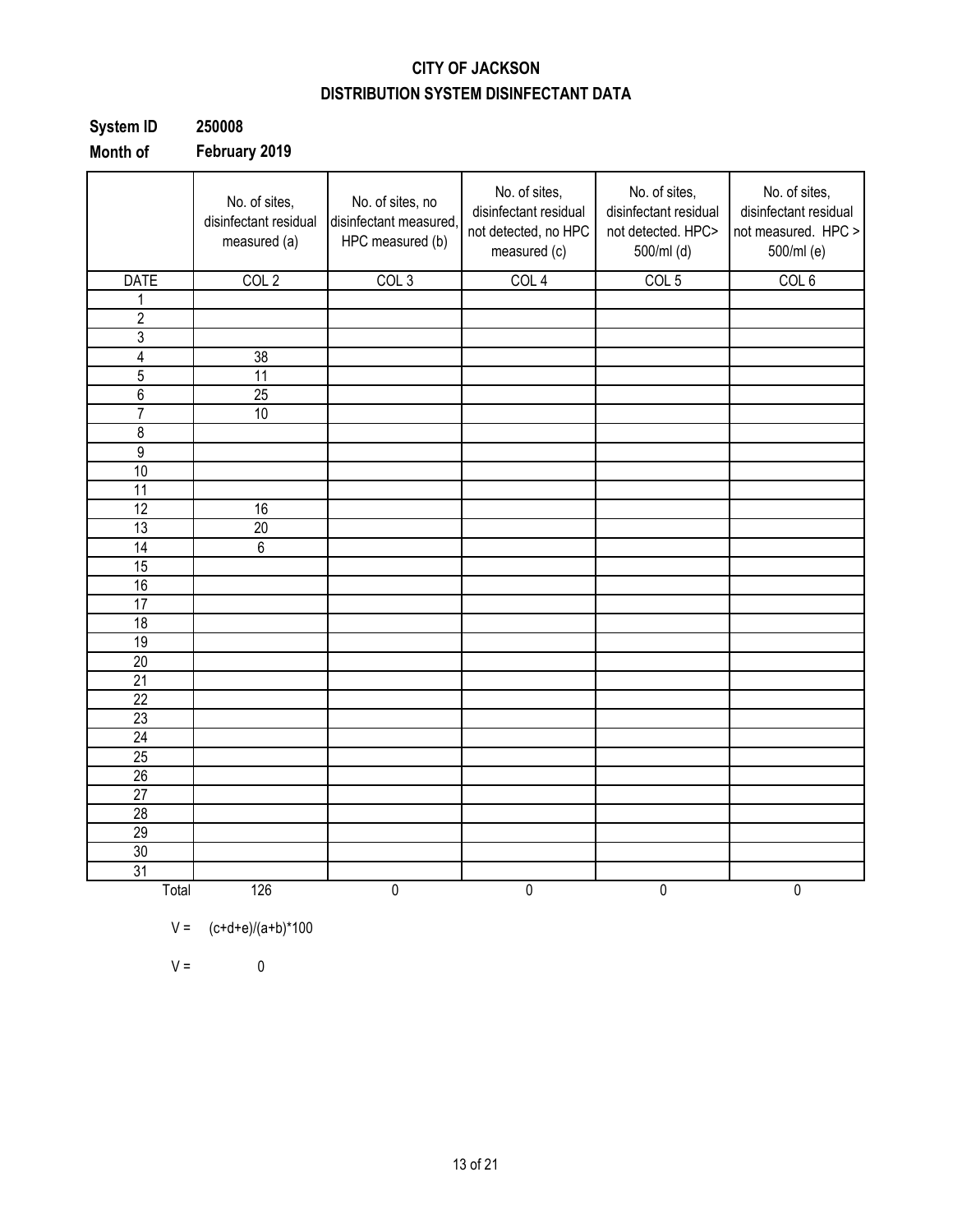### **CITY OF JACKSON CHLORINE DIOXIDE COMPLIANCE**

|                  |                  | <b>SYSTEM ID: 250008-02</b> | <b>SYSTEM ID: 250008-01</b> |              |             | <b>DISTRIBUT</b> |
|------------------|------------------|-----------------------------|-----------------------------|--------------|-------------|------------------|
| Feb-19           |                  | <b>O.B. CURTIS</b>          |                             | J. H. FEWELL | <b>DATE</b> | <b>SITE</b>      |
|                  | CIO <sub>2</sub> | CIO.                        | CIO <sub>2</sub>            | CIO.         |             | Olympia          |
|                  |                  |                             |                             |              |             | <b>Boling St</b> |
| $\mathbf{1}$     | <b>OFF</b>       | <b>OFF</b>                  | <b>OFF</b>                  | <b>OFF</b>   |             | John Hopkins     |
| $\overline{2}$   | <b>OFF</b>       | <b>OFF</b>                  | <b>OFF</b>                  | <b>OFF</b>   |             |                  |
| 3                | <b>OFF</b>       | <b>OFF</b>                  | <b>OFF</b>                  | <b>OFF</b>   |             |                  |
| $\overline{4}$   | <b>OFF</b>       | <b>OFF</b>                  | <b>OFF</b>                  | <b>OFF</b>   |             |                  |
| $\overline{5}$   | <b>OFF</b>       | <b>OFF</b>                  | <b>OFF</b>                  | <b>OFF</b>   |             |                  |
| 6                | <b>OFF</b>       | <b>OFF</b>                  | <b>OFF</b>                  | <b>OFF</b>   |             |                  |
| $\overline{7}$   | <b>OFF</b>       | <b>OFF</b>                  | <b>OFF</b>                  | <b>OFF</b>   |             |                  |
| 8                | <b>OFF</b>       | <b>OFF</b>                  | <b>OFF</b>                  | <b>OFF</b>   |             |                  |
| $\boldsymbol{9}$ | <b>OFF</b>       | <b>OFF</b>                  | <b>OFF</b>                  | <b>OFF</b>   |             |                  |
| 10               | <b>OFF</b>       | <b>OFF</b>                  | <b>OFF</b>                  | <b>OFF</b>   |             |                  |
| 11               | <b>OFF</b>       | <b>OFF</b>                  | <b>OFF</b>                  | <b>OFF</b>   |             |                  |
| 12               | <b>OFF</b>       | <b>OFF</b>                  | <b>OFF</b>                  | <b>OFF</b>   |             |                  |
| 13               | <b>OFF</b>       | <b>OFF</b>                  | <b>OFF</b>                  | <b>OFF</b>   |             |                  |
| 14               | <b>OFF</b>       | <b>OFF</b>                  | <b>OFF</b>                  | <b>OFF</b>   |             |                  |
| 15               | <b>OFF</b>       | <b>OFF</b>                  | <b>OFF</b>                  | <b>OFF</b>   |             |                  |
| 16               | <b>OFF</b>       | <b>OFF</b>                  | <b>OFF</b>                  | <b>OFF</b>   |             |                  |
| 17               | <b>OFF</b>       | <b>OFF</b>                  | <b>OFF</b>                  | <b>OFF</b>   |             |                  |
| 18               | <b>OFF</b>       | <b>OFF</b>                  | <b>OFF</b>                  | <b>OFF</b>   |             |                  |
| 19               | <b>OFF</b>       | <b>OFF</b>                  | <b>OFF</b>                  | <b>OFF</b>   |             |                  |
| 20               | <b>OFF</b>       | <b>OFF</b>                  | <b>OFF</b>                  | <b>OFF</b>   |             |                  |
| 21               | <b>OFF</b>       | <b>OFF</b>                  | <b>OFF</b>                  | <b>OFF</b>   |             |                  |
| 22               | <b>OFF</b>       | <b>OFF</b>                  | <b>OFF</b>                  | <b>OFF</b>   |             |                  |
| 23               | <b>OFF</b>       | <b>OFF</b>                  | <b>OFF</b>                  | <b>OFF</b>   |             |                  |
| 24               | <b>OFF</b>       | <b>OFF</b>                  | <b>OFF</b>                  | <b>OFF</b>   |             |                  |
| 25               | <b>OFF</b>       | <b>OFF</b>                  | <b>OFF</b>                  | <b>OFF</b>   |             |                  |
| 26               | <b>OFF</b>       | <b>OFF</b>                  | <b>OFF</b>                  | <b>OFF</b>   |             |                  |
| 27               | <b>OFF</b>       | <b>OFF</b>                  | <b>OFF</b>                  | <b>OFF</b>   |             |                  |
| 28               | <b>OFF</b>       | <b>OFF</b>                  | <b>OFF</b>                  | <b>OFF</b>   |             |                  |
|                  |                  |                             |                             |              |             |                  |
|                  |                  |                             |                             |              |             |                  |
|                  |                  |                             |                             |              |             |                  |
|                  |                  |                             |                             |              |             |                  |

| <b>DISTRIBUTION SITES</b>                                          |                  |  |  |  |  |  |  |  |
|--------------------------------------------------------------------|------------------|--|--|--|--|--|--|--|
| CIO <sub>2</sub><br><b>SITE</b><br><b>DATE</b><br>CIO <sup>-</sup> |                  |  |  |  |  |  |  |  |
|                                                                    | Olympia          |  |  |  |  |  |  |  |
|                                                                    | <b>Boling St</b> |  |  |  |  |  |  |  |
|                                                                    | John Hopkins     |  |  |  |  |  |  |  |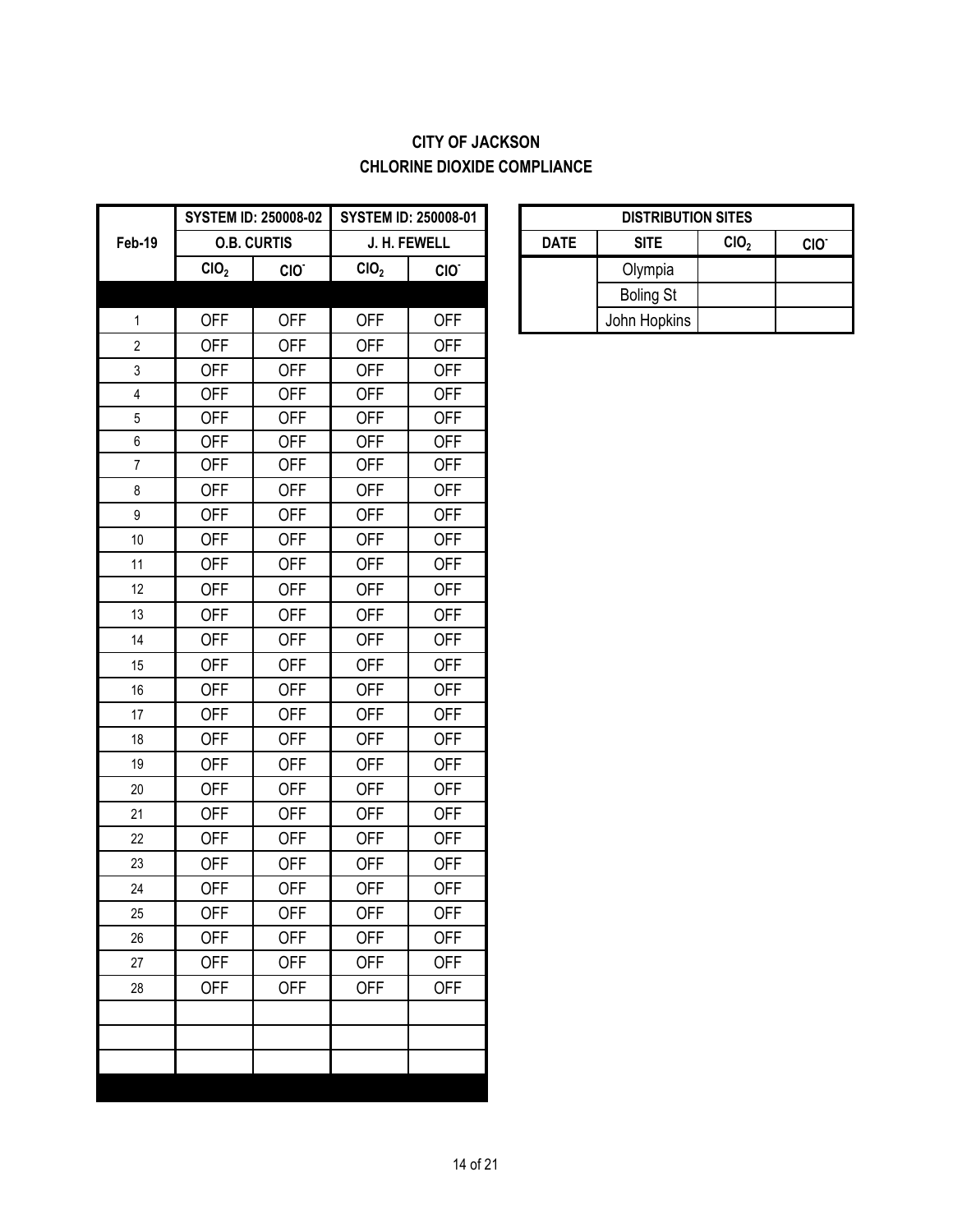#### **CITY OF JACKSON TOC REMOVAL SUMMARY**

|                              | Water                                                |                                      | <b>Source Wate</b> |  |  |  |  |
|------------------------------|------------------------------------------------------|--------------------------------------|--------------------|--|--|--|--|
|                              |                                                      |                                      |                    |  |  |  |  |
| >8.0                         | 50.0%                                                | 40.0%                                | 30.0%              |  |  |  |  |
| $>4.0$ to 8.0                | 45.0%                                                | 35.0%                                | 25.0%              |  |  |  |  |
| $>2.0$ to 4.0                | 35.0%                                                | 25.0%                                | 15.0%              |  |  |  |  |
|                              | $0 - 60$                                             | $>60-120$                            | >120               |  |  |  |  |
| Source<br>Water TOC<br>(ppm) | Source Water Alkalinity, ppm<br>as CaCO <sub>3</sub> |                                      |                    |  |  |  |  |
|                              |                                                      | TOC Table- Required % Removal of TOC |                    |  |  |  |  |

# **% ACTUAL TOC REMOVED = RAW TOC - FINISHED TOC X 100% RAW TOC**

**TOC REMOVAL RATIO = % ACTUAL TOC REMOVED REQUIRED TOC REMOVAL**

|                |                                           | <b>TOC Summary</b><br><b>TOC % Removal Summary</b> |                                  |                                   |                                  |                                    |                             |
|----------------|-------------------------------------------|----------------------------------------------------|----------------------------------|-----------------------------------|----------------------------------|------------------------------------|-----------------------------|
| <b>Date</b>    | Water<br><b>Treatment</b><br><b>Plant</b> | <b>Source Water</b><br><b>Alkalinity</b><br>(ppm)  | <b>Source Water</b><br>TOC (ppm) | <b>Treated Water</b><br>TOC (ppm) | <b>Actual TOC</b><br>Removed (%) | <b>Required TOC</b><br>Removal (%) | <b>TOC Removal</b><br>Ratio |
|                | OBC HS1                                   | 11                                                 | 12.9                             | 2.1                               | 83.7                             | 50.0                               | 1.67                        |
| 1/3/2019       | OBC HS2                                   | 11                                                 | 12.9                             | 3.5                               | 72.9                             | 50.0                               | 1.46                        |
|                | JHF HS1                                   | 12                                                 | 12.4                             | 4.6                               | 62.9                             | 50.0                               | 1.26                        |
|                | OBC HS1                                   | 10                                                 | 12.8                             | $\overline{2.8}$                  | 78.1                             | 50.0                               | 1.56                        |
| 1/7/2019       | OBC HS2                                   | 10                                                 | 12.8                             | 2.8                               | 78.1                             | 50.0                               | 1.56                        |
|                | JHF HS1                                   | 19                                                 | 12.8                             | 3.0                               | 76.6                             | 50.0                               | 1.53                        |
|                | OBC HS1                                   | 8                                                  | 13.8                             | 3.7                               | 73.2                             | 50.0                               | 1.46                        |
| 1/14/2019      | OBC HS2                                   | 8                                                  | 13.8                             | 4.4                               | 68.1                             | 50.0                               | 1.36                        |
|                | JHF HS1                                   | 9                                                  | 12.7                             | 4.0                               | 68.5                             | 50.0                               | 1.37                        |
|                | OBC HS1                                   | 9                                                  | 10.6                             | 1.4                               | 86.8                             | 50.0                               | 1.74                        |
| 1/22/2019      | OBC HS2                                   | 9                                                  | 10.6                             | 1.7                               | 84.0                             | 50.0                               | 1.68                        |
|                | JHF HS1                                   | 8                                                  | 10.9                             | 1.7                               | 84.4                             | 50.0                               | 1.69                        |
|                | OBC HS1                                   | $\overline{7}$                                     | 10.0                             | 3.3                               | 67.0                             | 50.0                               | 1.34                        |
| 1/28/2019      | OBC HS2                                   | $\overline{7}$                                     | 10.0                             | 4.6                               | 54.0                             | 50.0                               | 1.08                        |
|                | JHF HS1                                   | 10                                                 | 10.8                             | 4.1                               | 62.0                             | 50.0                               | 1.24                        |
|                | OBC HS1                                   | 10                                                 | 4.9                              | 1.0                               | 79.6                             | 45.0                               | 1.77                        |
| 2/5/2019       | OBC HS2                                   | 10                                                 | 4.9                              | 1.3                               | 73.5                             | 45.0                               | 1.63                        |
|                | JHF HS1                                   | 10                                                 | 7.4                              | 1.4                               | 81.1                             | 45.0                               | 1.80                        |
|                | OBC HS1                                   | 12                                                 | 10.5                             | 4.0                               | 61.9                             | 50.0                               | 1.24                        |
| 2/14/2019      | OBC HS2                                   | 12                                                 | 10.5                             | 4.6                               | 56.2                             | 50.0                               | 1.12                        |
|                | JHF HS1                                   | 17                                                 | 9.7                              | 2.9                               | 70.1                             | 50.0                               | 1.40                        |
|                | OBC HS1                                   | 9                                                  | 7.7                              | 5.9                               | 23.4                             | 45.0                               | 0.52                        |
| 2/19/2019      | OBC HS2                                   | 9                                                  | 7.7                              | 7.1                               | 7.8                              | 45.0                               | 0.17                        |
|                | JHF HS1                                   | 12                                                 | 10.2                             | 2.5                               | 75.5                             | 50.0                               | 1.51                        |
|                | OBC HS1                                   | 10                                                 | 9.1                              | 1.9                               | 79.1                             | $\overline{50.0}$                  | 1.58                        |
| 2/27/2019      | OBC HS2                                   | 10                                                 | 9.1                              | 2.2                               | 75.8                             | 50.0                               | 1.52                        |
|                | JHF HS1                                   | 11                                                 | 9.9                              | 5.7                               | 42.4                             | 50.0                               | 0.85                        |
|                | OBC HS1                                   |                                                    |                                  |                                   | #DIV/0!                          |                                    |                             |
|                | OBC HS2                                   |                                                    |                                  |                                   | #DIV/0!                          |                                    |                             |
|                | JHF HS1                                   |                                                    |                                  |                                   | #DIV/0!                          |                                    |                             |
|                | OBC HS1                                   |                                                    |                                  |                                   | #DIV/0!                          |                                    |                             |
|                | OBC HS2                                   |                                                    |                                  |                                   | #DIV/0!                          |                                    |                             |
|                | JHF HS1                                   |                                                    |                                  |                                   | #DIV/0!                          |                                    |                             |
|                | OBC HS1                                   |                                                    |                                  |                                   | #DIV/0!                          |                                    |                             |
|                | OBC HS2                                   |                                                    |                                  |                                   | #DIV/0!                          |                                    |                             |
|                | JHF HS1                                   |                                                    |                                  |                                   | #DIV/0!                          |                                    |                             |
| <b>RUNNING</b> | OBC HS1                                   |                                                    |                                  |                                   |                                  |                                    | 1.43                        |
| <b>ANNUAL</b>  | OBC HS2                                   |                                                    |                                  |                                   |                                  |                                    | 1.29                        |
| <b>AVERAGE</b> | JHF HS1                                   |                                                    |                                  |                                   |                                  |                                    | 1.41                        |
|                | TOTAL COMBINED RUNNING ANNUAL AVERAGE     |                                                    |                                  |                                   |                                  |                                    |                             |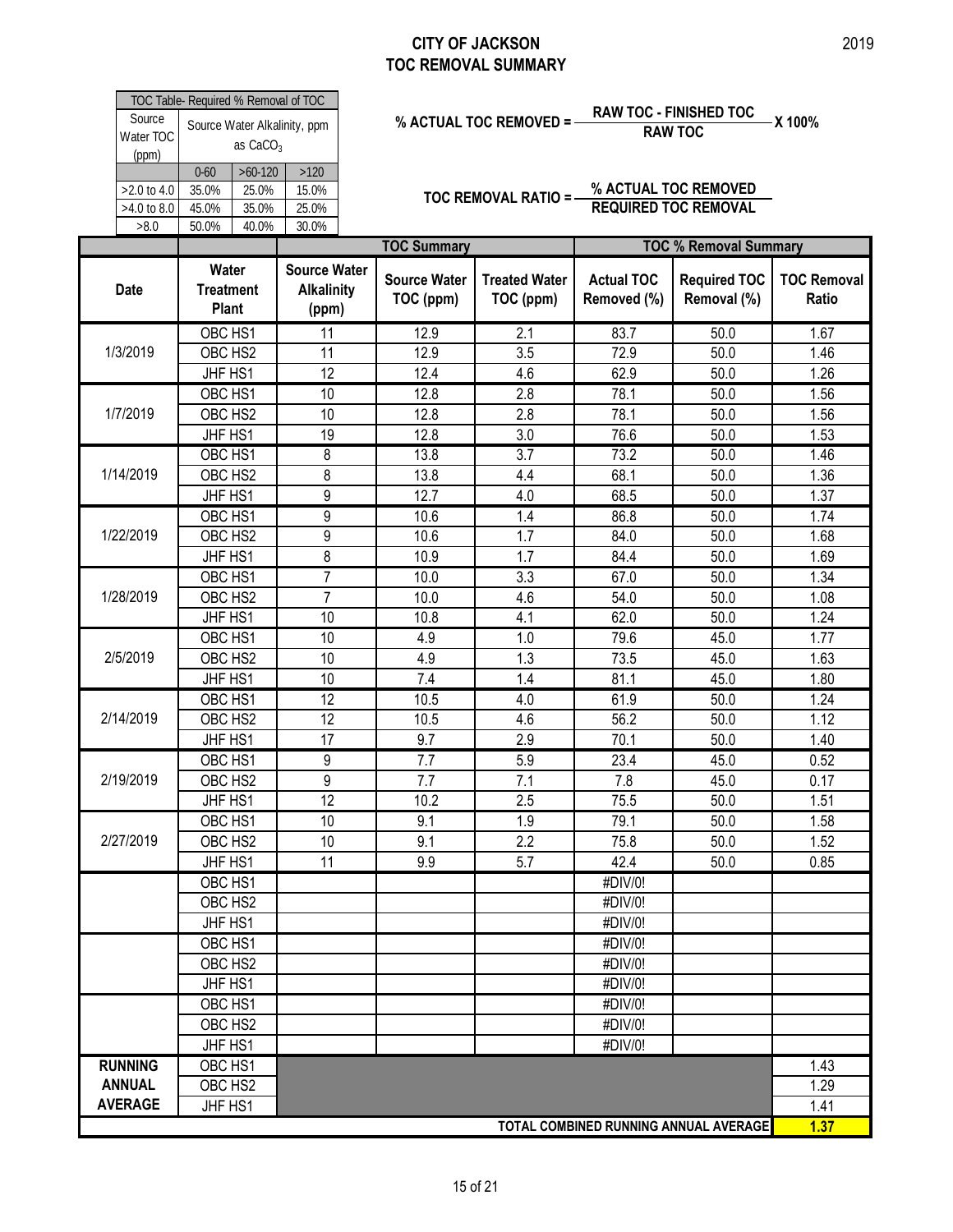#### **CITY OF JACKSON CORROSION CONTROL DATA**

| February 2019  |                     |      | <b>SYSTEM ID: 250008-02</b> |                   | <b>SYSTEM ID: 250008-01</b> |                 |                   |
|----------------|---------------------|------|-----------------------------|-------------------|-----------------------------|-----------------|-------------------|
|                |                     |      | OBC COMBINED HIGH SERVICE   |                   |                             | <b>JHF</b>      |                   |
|                | <b>DATE / SHIFT</b> | pH   | <b>Hardness</b>             | <b>Alkalinity</b> | pH                          | <b>Hardness</b> | <b>Alkalinity</b> |
|                | 0700 - 1500         | 9.0  | 33                          | 29                | 9.6                         | 69              | 22                |
| 1              | 1500 - 2300         | 10.0 | 25                          | 15                | 9.4                         | 59              | 20                |
|                | 2300 - 0700         | 10.0 | 27                          | 21                | 9.2                         | 39              | 25                |
|                | 0700 - 1500         | 9.7  | 25                          | 12                | 9.3                         | 65              | 17                |
| $\overline{2}$ | 1500 - 2300         | 9.9  | 25                          | 14                | 9.3                         | 68              | 14                |
|                | 2300 - 0700         | 9.9  | 26                          | 16                | 9.1                         | 50              | 18                |
|                | 0700 - 1500         | 9.7  | 22                          | 13                | 9.1                         | 68              | 18                |
| 3              | 1500 - 2300         | 9.6  | 27                          | 15                | 9.6                         | 74              | 20                |
|                | 2300 - 0700         | 9.7  | 30                          | 24                | 9.7                         | 80              | 19                |
|                | 0700 - 1500         | 9.4  | 23                          | 13                | 9.7                         | 74              | 22                |
| 4              | 1500 - 2300         | 9.6  | 28                          | 20                | 9.3                         | 64              | 20                |
|                | 2300 - 0700         | 9.0  | 28                          | 23                | 9.6                         | 69              | 20                |
|                | 0700 - 1500         | 9.1  | 23                          | 14                | 9.7                         | 87              | 25                |
| 5              | 1500 - 2300         | 9.0  | 23                          | 19                | 9.4                         | 78              | 17                |
|                | 2300 - 0700         | 9.5  | 24                          | 23                | 9.5                         | 74              | 16                |
|                | 0700 - 1500         | 9.7  | 25                          | 15                | 9.3                         | 57              | 21                |
| 6              | 1500 - 2300         | 9.7  | 20                          | 20                | 9.8                         | 72              | 22                |
|                | 2300 - 0700         | 9.9  | 29                          | 21                | 9.5                         | 73              | 16                |
|                | 0700 - 1500         | 9.7  | 28                          | 22                | 9.6                         | 66              | 21                |
| $\overline{7}$ | 1500 - 2300         | 9.7  | 27                          | 19                | 9.5                         | 67              | 19                |
|                | 2300 - 0700         | 9.7  | 31                          | 24                | 9.6                         | 79              | 16                |
|                | 0700 - 1500         | 9.7  | 29                          | 22                | 9.6                         | 67              | 22                |
| 8              | 1500 - 2300         | 9.8  | 26                          | 15                | 9.5                         | 74              | 18                |
|                | 2300 - 0700         | 9.9  | 28                          | 16                | 9.6                         | 72              | 17                |
|                | 0700 - 1500         | 9.7  | 26                          | 26                | 9.6                         | 90              | 20                |
| 9              | 1500 - 2300         | 9.7  | 24                          | 21                | 9.1                         | 85              | 12                |
|                | 2300 - 0700         | 9.1  | 27                          | 27                | 9.5                         | 78              | 16                |
|                | 0700 - 1500         | 9.8  | 28                          | 16                | 9.5                         | 60              | 18                |
| 10             | 1500 - 2300         | 9.8  | 28                          | 20                | 9.8                         | 69              | 20                |
|                | 2300 - 0700         | 9.3  | 27                          | 19                | 9.2                         | 77              | 19                |
|                | 0700 - 1500         | 9.6  | 29                          | 21                | 9.5                         | 71              | 28                |
| 11             | 1500 - 2300         | 9.8  | 25                          | 24                | 9.4                         | 59              | 23                |
|                | 2300 - 0700         | 9.7  | 27                          | 25                | 9.4                         | 78              | 24                |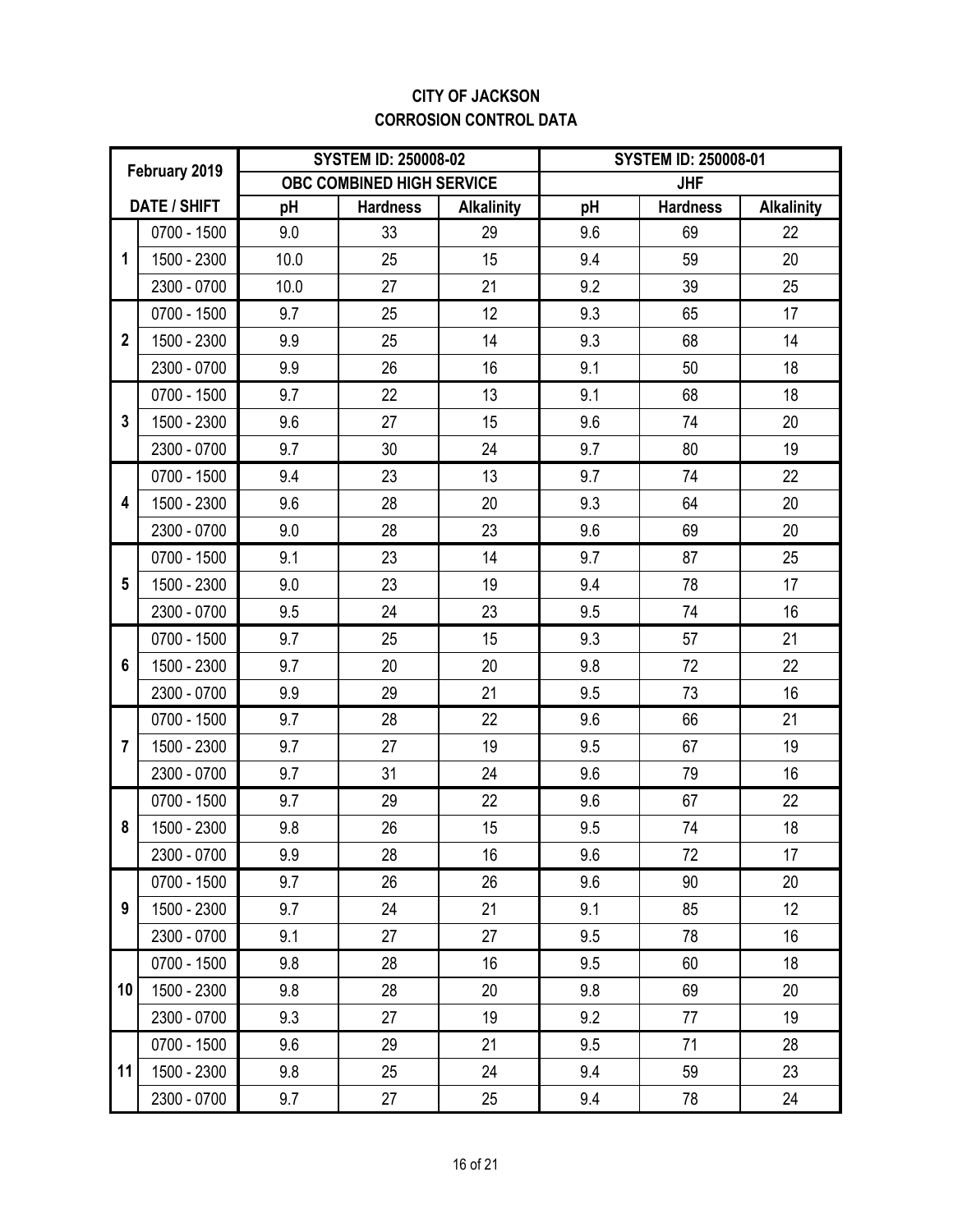#### **CITY OF JACKSON CORROSION CONTROL DATA**

| February 2019 |                     |     | <b>SYSTEM ID: 250008-02</b> |                   | <b>SYSTEM ID: 250008-01</b> |                 |                   |
|---------------|---------------------|-----|-----------------------------|-------------------|-----------------------------|-----------------|-------------------|
|               |                     |     | OBC COMBINED HIGH SERVICE   |                   |                             | <b>JHF</b>      |                   |
|               | <b>DATE / SHIFT</b> | pH  | <b>Hardness</b>             | <b>Alkalinity</b> | pH                          | <b>Hardness</b> | <b>Alkalinity</b> |
|               | 0700 - 1500         | 9.6 | 24                          | 17                | 9.5                         | 65              | 19                |
| 12            | 1500 - 2300         | 9.8 | 24                          | 24                | 9.3                         | 75              | 20                |
|               | 2300 - 0700         | 9.7 | 25                          | 23                | 9.4                         | 73              | 23                |
|               | 0700 - 1500         | 9.4 | 20                          | 16                | 9.4                         | 58              | 21                |
| 13            | 1500 - 2300         | 9.5 | 27                          | 18                | 9.4                         | 62              | 19                |
|               | 2300 - 0700         | 9.4 | 29                          | 22                | 9.6                         | 70              | 16                |
|               | 0700 - 1500         | 9.5 | 27                          | 23                | 9.5                         | 53              | 21                |
| 14            | 1500 - 2300         | 9.6 | 27                          | 17                | 9.4                         | 62              | 24                |
|               | 2300 - 0700         | 9.6 | 29                          | 20                | 9.7                         | 75              | 15                |
|               | 0700 - 1500         | 9.4 | 30                          | 28                | 9.7                         | 59              | 21                |
| 15            | 1500 - 2300         | 9.4 | 20                          | 16                | 9.6                         | 66              | 16                |
|               | 2300 - 0700         | 9.3 | 21                          | 18                | 9.7                         | 66              | 17                |
|               | 0700 - 1500         | 9.4 | 25                          | 23                | 9.6                         | 78              | 18                |
| 16            | 1500 - 2300         | 9.4 | 23                          | 22                | 9.7                         | 71              | 20                |
|               | 2300 - 0700         | 9.3 | 26                          | 21                | 9.8                         | 72              | 23                |
|               | 0700 - 1500         | 9.4 | 24                          | 17                | 9.2                         | 65              | 21                |
| 17            | 1500 - 2300         | 9.3 | 20                          | 20                | 9.5                         | 60              | 21                |
|               | 2300 - 0700         | 9.4 | 23                          | 22                | 9.6                         | 64              | 18                |
|               | 0700 - 1500         | 9.0 | 22                          | 10                | 9.6                         | 61              | 17                |
| 18            | 1500 - 2300         | 9.1 | 22                          | 19                | 9.8                         | 58              | 21                |
|               | 2300 - 0700         | 9.6 | 25                          | 23                | 9.5                         | 70              | 20                |
|               | 0700 - 1500         | 9.0 | 23                          | 10                | 9.3                         | 72              | 19                |
| 19            | 1500 - 2300         | 9.6 | 21                          | 19                | 9.7                         | 65              | 19                |
|               | 2300 - 0700         | 9.5 | 23                          | 20                | 9.6                         | 72              | 15                |
|               | 0700 - 1500         | 9.6 | 21                          | 14                | 9.7                         | 67              | 21                |
| 20            | 1500 - 2300         | 9.5 | 22                          | 21                | 9.3                         | 62              | 17                |
|               | 2300 - 0700         | 9.5 | 23                          | 21                | 9.3                         | 65              | 15                |
|               | 0700 - 1500         | 9.5 | 22                          | 20                | 9.4                         | 63              | 18                |
| 21            | 1500 - 2300         | 9.8 | 31                          | 18                | 9.6                         | 72              | 15                |
|               | 2300 - 0700         | 9.3 | 27                          | 24                | 9.8                         | 68              | 15                |
|               | 0700 - 1500         | 9.4 | 29                          | 27                | 9.9                         | 64              | 23                |
| 22            | 1500 - 2300         | 9.3 | 24                          | 16                | 9.4                         | 66              | 25                |
|               | 2300 - 0700         | 9.3 | 24                          | 14                | 9.5                         | 69              | 17                |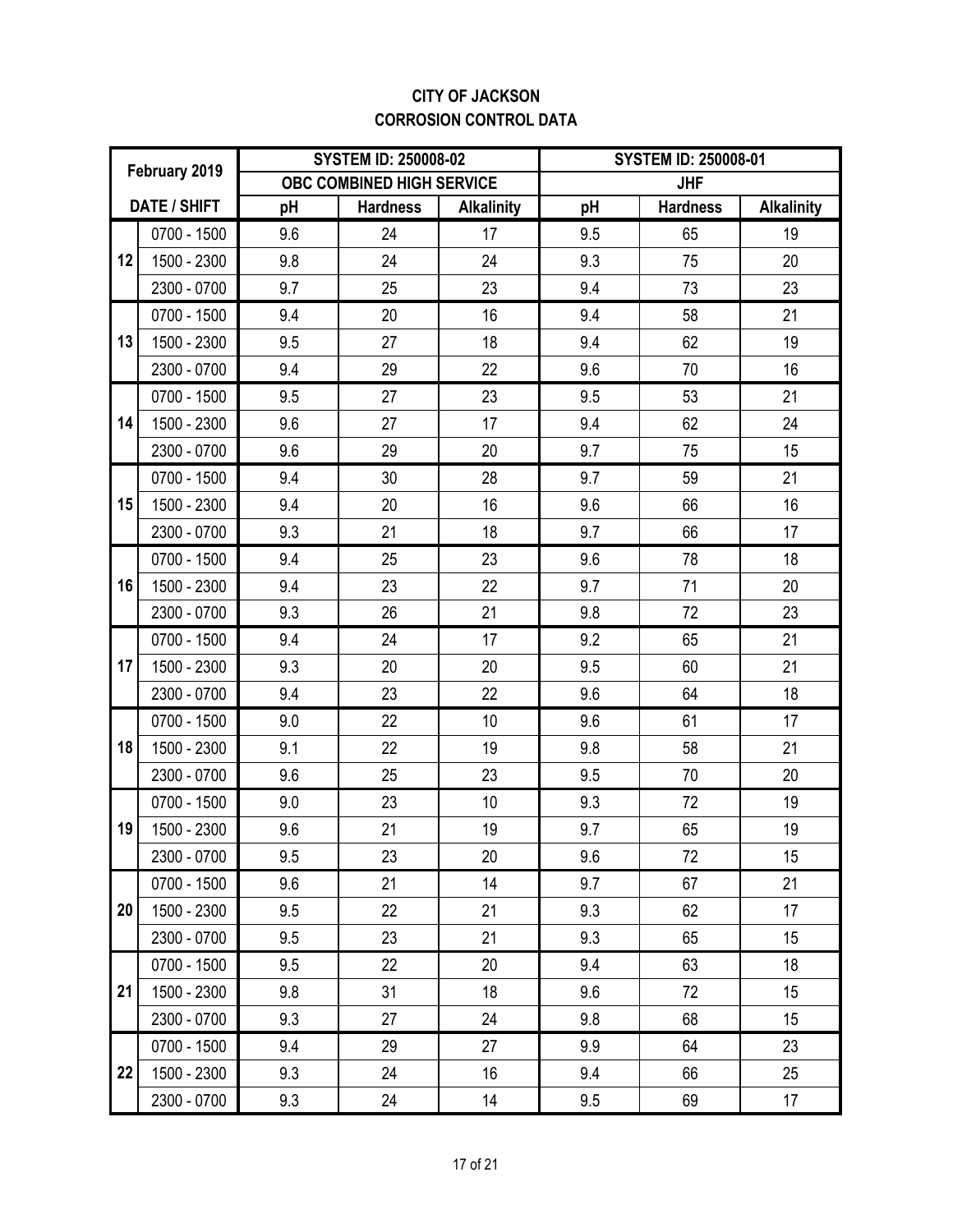#### **CITY OF JACKSON CORROSION CONTROL DATA**

|    | February 2019      |      | <b>SYSTEM ID: 250008-02</b> |                   | <b>SYSTEM ID: 250008-01</b> |                 |                   |
|----|--------------------|------|-----------------------------|-------------------|-----------------------------|-----------------|-------------------|
|    |                    |      | OBC COMBINED HIGH SERVICE   |                   |                             | <b>JHF</b>      |                   |
|    | DATE / SHIFT       | pH   | <b>Hardness</b>             | <b>Alkalinity</b> | pH                          | <b>Hardness</b> | <b>Alkalinity</b> |
|    | 0700 - 1500        | 9.2  | 23                          | 17                | 9.4                         | 68              | 17                |
| 23 | 1500 - 2300        | 9.1  | 21                          | 18                | 9.6                         | 61              | 14                |
|    | 2300 - 0700        | 9.6  | 25                          | 17                | 9.7                         | 77              | 17                |
|    | 0700 - 1500        | 9.5  | 22                          | 16                | 9.5                         | 73              | 23                |
| 24 | 1500 - 2300        | 9.6  | 27                          | 21                | 9.4                         | 55              | 18                |
|    | 2300 - 0700        | 9.8  | 25                          | 15                | 9.8                         | 70              | 19                |
|    | 0700 - 1500        | 9.6  | 25                          | 13                | 9.5                         | 69              | 22                |
| 25 | 1500 - 2300        | 9.7  | 22                          | 20                | 9.4                         | 73              | 20                |
|    | 2300 - 0700        | 9.6  | 24                          | 20                | 9.5                         | 58              | 19                |
|    | 0700 - 1500        | 9.4  | 22                          | 22                | 9.2                         | 48              | 22                |
| 26 | 1500 - 2300        | 9.3  | 28                          | 25                | 8.5                         | 53              | 20                |
|    | 2300 - 0700        | 9.4  | 25                          | 24                | 9.5                         | 58              | 17                |
|    | 0700 - 1500        | 9.5  | 24                          | 12                | 9.8                         | 58              | 19                |
| 27 | 1500 - 2300        | 9.5  | 26                          | 24                | 9.6                         | 56              | 15                |
|    | 2300 - 0700        | 9.5  | 27                          | 20                | 9.2                         | 73              | 14                |
|    | 0700 - 1500        | 9.6  | 25                          | 21                | 9.7                         | 73              | 24                |
| 28 | 1500 - 2300        | 9.4  | 24                          | 21                | 9.3                         | 84              | 20                |
|    | 2300 - 0700        | 9.4  | 32                          | 24                | 9.5                         | 65              | 17                |
|    | 0700 - 1500        |      |                             |                   |                             |                 |                   |
|    | 1500 - 2300        |      |                             |                   |                             |                 |                   |
|    | 2300 - 0700        |      |                             |                   |                             |                 |                   |
|    | 0700 - 1500        |      |                             |                   |                             |                 |                   |
|    | 1500 - 2300        |      |                             |                   |                             |                 |                   |
|    | 2300 - 0700        |      |                             |                   |                             |                 |                   |
|    | 0700 - 1500        |      |                             |                   |                             |                 |                   |
|    | 1500 - 2300        |      |                             |                   |                             |                 |                   |
|    | 2300 - 0700        |      |                             |                   |                             |                 |                   |
|    | <b>MONTHLY MIN</b> | 9.0  | 20                          | 10                | 8.5                         | 39              | 12                |
|    | <b>MONTHLY MAX</b> | 10.0 | 33                          | 29                | 9.9                         | 90              | 28                |
|    | <b>MONTHLY AVG</b> | 9.5  | 25                          | 19                | 9.5                         | 68              | 19                |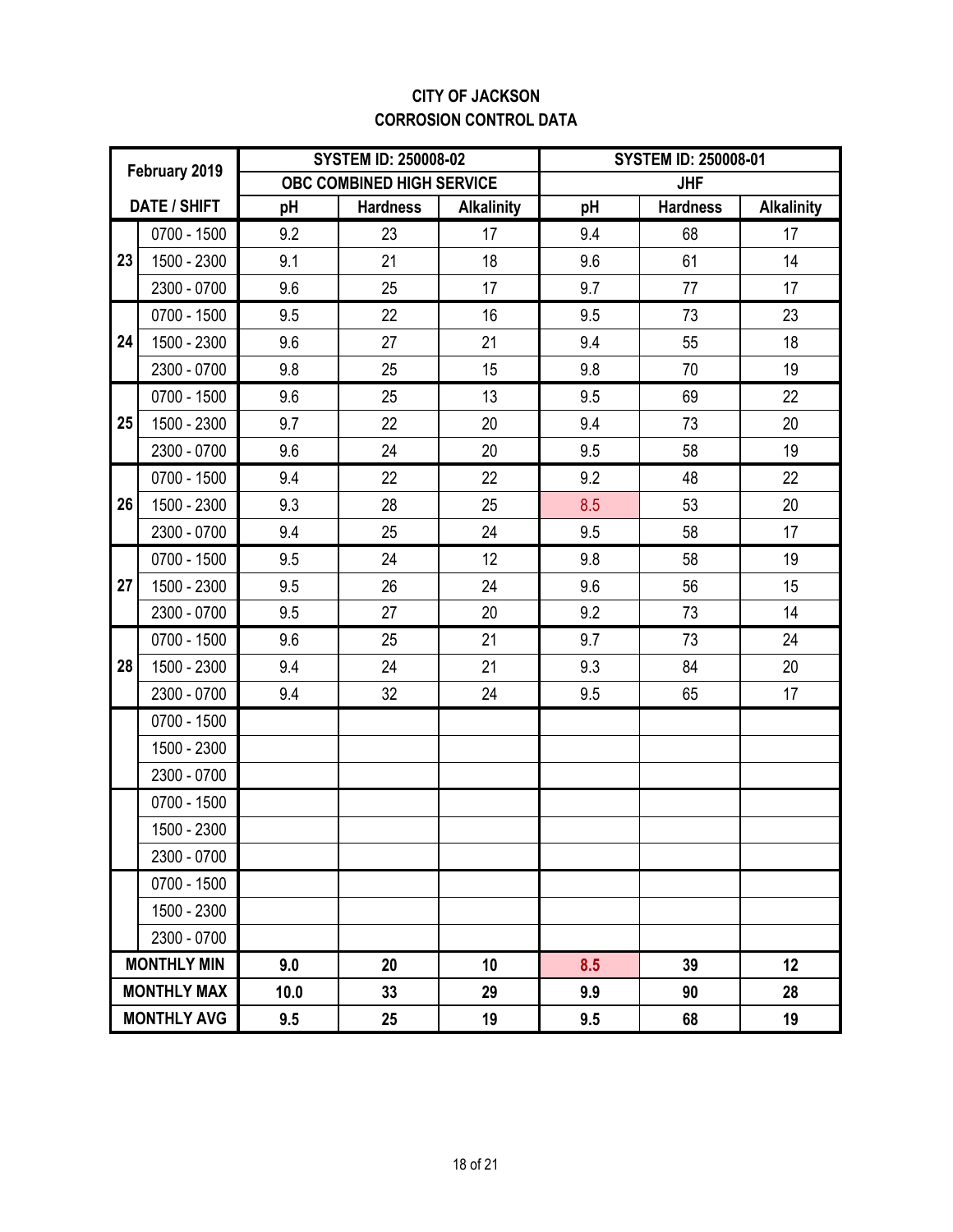#### **CITY OF JACKSON UV COMPLIANCE**

| <b>System ID</b> |                             | 250008-02                            |                                                  | Month of February 2019        |                | Total Off-Specification Volume (MG) = 0 |                                                                                                                      |                                                  |                               |                |                      |                                      |                                                  |                               |                |  |  |
|------------------|-----------------------------|--------------------------------------|--------------------------------------------------|-------------------------------|----------------|-----------------------------------------|----------------------------------------------------------------------------------------------------------------------|--------------------------------------------------|-------------------------------|----------------|----------------------|--------------------------------------|--------------------------------------------------|-------------------------------|----------------|--|--|
|                  |                             |                                      | <b>UV Reactor #1</b>                             |                               |                | <b>UV Reactor #2</b>                    |                                                                                                                      |                                                  |                               |                |                      | <b>UV Reactor #3</b>                 |                                                  |                               |                |  |  |
| Date             | Run<br><b>Time</b><br>(Hrs) | <b>Total</b><br>Production<br>(Gals) | <b>Calculated</b><br><b>Min Dose</b><br>(mJ/cm2) | <b>Min Flow</b><br>Rate (MGD) | Min UVT<br>(%) | Run<br><b>Time</b><br>(Hrs)             | <b>Total</b><br><b>Production</b><br>(Gals)                                                                          | <b>Calculated</b><br><b>Min Dose</b><br>(mJ/cm2) | <b>Min Flow</b><br>Rate (MGD) | Min UVT<br>(%) | Run<br>Time<br>(Hrs) | <b>Total</b><br>Production<br>(Gals) | <b>Calculated</b><br><b>Min Dose</b><br>(mJ/cm2) | <b>Min Flow</b><br>Rate (MGD) | Min UVT<br>(%) |  |  |
| 2/1/2019         | 23.5                        | 2848228                              | 35                                               | 2.8                           | 85             |                                         |                                                                                                                      |                                                  |                               |                | 24.0                 | 2720397                              | 34                                               | 2.7                           | 84             |  |  |
| 2/2/2019         | 24.0                        | 2927151                              | 35                                               | 2.9                           | 85             |                                         | 2711793<br>34<br>2.7<br>24.0<br>89<br>23.7<br>2467166<br>62<br>2.5<br>88<br>24.0<br>2278763<br>42<br>2.3<br>90<br>88 |                                                  |                               |                |                      |                                      |                                                  |                               |                |  |  |
| 2/3/2019         | 24.0                        | 2714834                              | 37                                               | 2.7                           | 85             |                                         |                                                                                                                      |                                                  |                               |                |                      |                                      |                                                  |                               |                |  |  |
| 2/4/2019         | 24.0                        | 2475583                              | 39                                               | 2.5                           | 85             |                                         |                                                                                                                      |                                                  |                               |                |                      |                                      |                                                  |                               |                |  |  |
| 2/5/2019         | 23.5                        | 2733527                              | $34$                                             | 2.7                           | 85             |                                         | 2604334<br>36<br>2.6<br>24.0                                                                                         |                                                  |                               |                |                      |                                      |                                                  |                               |                |  |  |
| 2/6/2019         | 23.2                        | 2716070                              | 57                                               | 2.7                           | 85             |                                         |                                                                                                                      |                                                  |                               | 18.9           | 2525224              | 64                                   | 2.5                                              | 87                            |                |  |  |
| 2/7/2019         | 24.0                        | 2212395                              | 43                                               | 2.2                           | 85             |                                         | PLC malfunction on UV #2 was troubleshot by<br>contractor. UV reactor was 100% functional but PLC                    |                                                  |                               |                | 24.0                 | 2030893                              | 47                                               | 2.0                           | 90             |  |  |
| 2/8/2019         | 24.0                        | 2458835                              | 41                                               | 2.5                           | 85             |                                         | was not communicating with the Historian computer.                                                                   |                                                  |                               |                | 24.0                 | 2267001                              | 45                                               | 2.3                           | 91             |  |  |
| 2/9/2019         | 23.6                        | 2652719                              | 38                                               | 2.7                           | 85             |                                         |                                                                                                                      |                                                  | 2467570                       | 64             | 2.5                  | 88                                   |                                                  |                               |                |  |  |
| 2/10/2019        | 24.0                        | 2637988                              | 39                                               | 2.6                           | 85             |                                         | 24.0<br>2438137<br>43<br>2.4<br>91<br>24.0<br>2510834<br>40<br>2.5<br>88                                             |                                                  |                               |                |                      |                                      |                                                  |                               |                |  |  |
| 2/11/2019        | 23.3                        | 2633769                              | 37                                               | 2.6                           | 85             |                                         |                                                                                                                      |                                                  |                               |                |                      |                                      |                                                  |                               |                |  |  |
| 2/12/2019        | 24.0                        | 2727576                              | 38                                               | 2.7                           | 85             | 24.0<br>2523187<br>39<br>2.5<br>90      |                                                                                                                      |                                                  |                               |                |                      |                                      |                                                  |                               |                |  |  |
| 2/13/2019        | 23.0                        | 2626020                              | 49                                               | 2.6                           | 85             |                                         |                                                                                                                      |                                                  |                               | 23.5           | 2406250              | 42                                   | 2.4                                              | 70                            |                |  |  |
| 2/14/2019        | 24.0                        | 2444608                              | 41                                               | 2.4                           | 85             |                                         |                                                                                                                      |                                                  |                               |                | 24.0                 | 2250657                              | 44                                               | 2.3                           | 91             |  |  |
| 2/15/2019        | 24.0                        | 2507377                              | 40                                               | 2.5                           | 85             | 24.0                                    | 2537758                                                                                                              | 31                                               | 2.5                           | 24.0           | 2309762              | 43                                   | 2.3                                              | 91                            |                |  |  |
| 2/16/2019        | 23.4                        | 2585476                              | 50                                               | 2.6                           | 85             | 24.0                                    | 2409643                                                                                                              | 32                                               | 2.4                           | 85             | 23.3                 | 2391150                              | 40                                               | 2.4                           | 88             |  |  |
| 2/17/2019        | 24.0                        | 2703257                              | 39                                               | 2.7                           | 85             | 23.2                                    | 2333675                                                                                                              | 89                                               | 2.3                           | 85             | 24.0                 | 2499510                              | 41                                               | 2.5                           | 91             |  |  |
| 2/18/2019        | 24.0                        | 2691749                              | 38                                               | 2.7                           | 85             | 24.0                                    | 2359789                                                                                                              | 33                                               | 2.4                           | 85             | 24.0                 | 2482545                              | 41                                               | 2.5                           | 91             |  |  |
| 2/19/2019        | 23.6                        | 2575952                              | 39                                               | 2.6                           | 85             | 24.0                                    | 2279808                                                                                                              | 34                                               | 2.3                           | 85             | 23.7                 | 2409285                              | 43                                               | 2.4                           | 86             |  |  |
| 2/20/2019        | 23.2                        | 2448255                              | 41                                               | 2.4                           | 85             | 10.8                                    | 2259130                                                                                                              | 73                                               | 2.3                           | 85             | 23.0                 | 2233503                              | 91                                               | 2.2                           | 89             |  |  |
| 2/21/2019        | 24.0                        | 2667565                              | 40                                               | 2.7                           | 85             | 13.2                                    | 2297733                                                                                                              | $20\,$                                           | 2.3                           | 85             | 24.0                 | 2467503                              | 44                                               | 2.5                           | 91             |  |  |
| 2/22/2019        | 24.0                        | 2705403                              | 39                                               | 2.7                           | 85             | 24.0                                    | 2225899                                                                                                              | 36                                               | 2.2                           | 85             | 24.0                 | 2506621                              | 44                                               | 2.5                           | 91             |  |  |
| 2/23/2019        | 23.5                        | 2844638                              | 48                                               | 2.8                           | 85             | 24.0                                    | 2148735                                                                                                              | 36                                               | 2.1                           | 85             | 23.3                 | 2611626                              | 51                                               | 2.6                           | 83             |  |  |
| 2/24/2019        | 24.0                        | 2533309                              | 40                                               | 2.5                           | 85             | 23.3                                    | 2387075                                                                                                              | 100                                              | 2.4                           | 85             | 24.0                 | 2343729                              | 44                                               | 2.3                           | 91             |  |  |
| 2/25/2019        | 23.2                        | 2426187                              | 41                                               | 2.4                           | 85             | 24.0                                    | 2444343                                                                                                              | 32                                               | 2.4                           | 85             | 24.0                 | 2338801                              | 44                                               | 2.3                           | 91             |  |  |
| 2/26/2019        | 24.0                        | 2560883                              | 40                                               | 2.6                           | 85             | 24.0                                    | 2383898                                                                                                              | 33                                               | 2.4                           | 85             | 23.8                 | 2333102                              | 55                                               | 2.3                           | 89             |  |  |
| 2/27/2019        | 23.4                        | 2401047                              | 41                                               | 2.4                           | 85             | 23.7                                    | 2070921                                                                                                              | $70\,$                                           | 2.1                           | 85             | 23.3                 | 2196040                              | 57                                               | 2.2                           | 89             |  |  |
| 2/28/2019        | 24.0                        | 2719832                              | 38                                               | 2.7                           | 85             | 23.7                                    | 1922830                                                                                                              | 71                                               | 1.9                           | 85             | 24.0                 | 2514165                              | 41                                               | 2.5                           | 90             |  |  |
|                  |                             |                                      |                                                  |                               |                |                                         |                                                                                                                      |                                                  |                               |                |                      |                                      |                                                  |                               |                |  |  |
|                  |                             |                                      |                                                  |                               |                |                                         |                                                                                                                      |                                                  |                               |                |                      |                                      |                                                  |                               |                |  |  |
|                  |                             |                                      |                                                  |                               |                |                                         |                                                                                                                      |                                                  |                               |                |                      |                                      |                                                  |                               |                |  |  |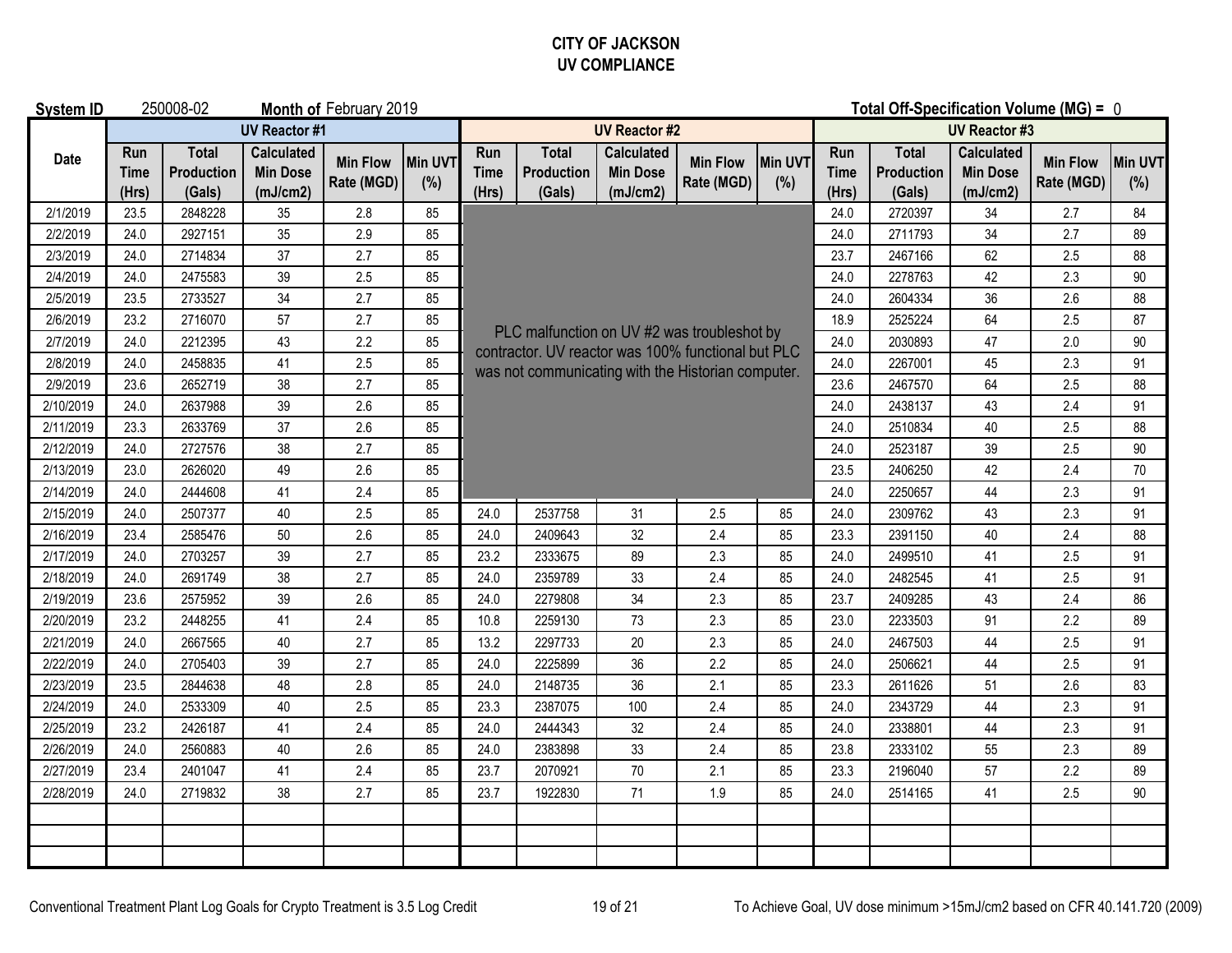#### **CITY OF JACKSON UV COMPLIANCE**

| <b>System ID</b> |                             | 250008-02                            |                                                   | Month of February 2019        |                | Total Off-Specification Volume (MG) = 0 |                                             |                                                  |                               |                |                             |                                      |                                                  |                               |                |  |  |
|------------------|-----------------------------|--------------------------------------|---------------------------------------------------|-------------------------------|----------------|-----------------------------------------|---------------------------------------------|--------------------------------------------------|-------------------------------|----------------|-----------------------------|--------------------------------------|--------------------------------------------------|-------------------------------|----------------|--|--|
|                  |                             |                                      | <b>UV Reactor #4</b>                              |                               |                | <b>UV Reactor #5</b>                    |                                             |                                                  |                               |                |                             | <b>UV Reactor #6</b>                 |                                                  |                               |                |  |  |
| Date             | Run<br><b>Time</b><br>(Hrs) | <b>Total</b><br>Production<br>(Gals) | <b>Calculated</b><br><b>Min Dose</b><br>(mJ/cm2)  | <b>Min Flow</b><br>Rate (MGD) | Min UVT<br>(%) | Run<br><b>Time</b><br>(Hrs)             | <b>Total</b><br><b>Production</b><br>(Gals) | <b>Calculated</b><br><b>Min Dose</b><br>(mJ/cm2) | <b>Min Flow</b><br>Rate (MGD) | Min UVT<br>(%) | Run<br><b>Time</b><br>(Hrs) | <b>Total</b><br>Production<br>(Gals) | <b>Calculated</b><br><b>Min Dose</b><br>(mJ/cm2) | <b>Min Flow</b><br>Rate (MGD) | Min UVT<br>(%) |  |  |
| 2/1/2019         |                             |                                      |                                                   |                               |                | 24.0                                    | 2015136                                     | 105                                              | 2.0                           | 99             | 24.0                        | 2951834                              | 42                                               | $3.0\,$                       | 84             |  |  |
| 2/2/2019         |                             |                                      |                                                   |                               |                | 24.0                                    | 1959759                                     | 113                                              | 2.0                           | 99             | 24.0                        | 2946502                              | 42                                               | 2.9                           | 84             |  |  |
| 2/3/2019         |                             |                                      |                                                   |                               |                | 23.5                                    | 2238104                                     | 146                                              | 2.2                           | 98             | 23.6                        | 2680849                              | 45                                               | 2.7                           | 83             |  |  |
| 2/4/2019         |                             |                                      |                                                   |                               |                | 24.0                                    | 2474876                                     | 95                                               | 2.5                           | 100            | 24.0                        | 2488939                              | 50                                               | 2.5                           | 84             |  |  |
| 2/5/2019         |                             |                                      |                                                   |                               |                | 24.0                                    | 2434369                                     | 92                                               | 2.4                           | 100            | 24.0                        | 2832132                              | 43                                               | 2.8                           | 82             |  |  |
| 2/6/2019         |                             |                                      |                                                   |                               |                | 23.7                                    | 2462798                                     | 124                                              | 2.5                           | 97             | 23.8                        | 2785248                              | 44                                               | 2.8                           | 85             |  |  |
| 2/7/2019         |                             |                                      |                                                   |                               |                | 24.0                                    | 2630564                                     | 91                                               | 2.6                           | 100            | 24.0                        | 2228771                              | 55                                               | 2.2                           | 84             |  |  |
| 2/8/2019         |                             |                                      |                                                   |                               |                | 24.0                                    | 2500884                                     | 98                                               | 2.5                           | 100            | 24.0                        | 2477109                              | 52                                               | 2.5                           | 83             |  |  |
| 2/9/2019         |                             |                                      |                                                   |                               |                | 23.6                                    | 2330529                                     | 134                                              | 2.3                           | 99             | 23.5                        | 2676577                              | 49                                               | 2.7                           | 85             |  |  |
| 2/10/2019        |                             |                                      |                                                   |                               |                | 24.0                                    | 2335078                                     | 104                                              | 2.3                           | 100            | 24.0                        | 2656767                              | 50                                               | 2.7                           | 85             |  |  |
| 2/11/2019        |                             |                                      |                                                   |                               |                | 24.0                                    | 2272488                                     | 104                                              | 2.3                           | 100            | 24.0                        | 2730822                              | 47                                               | 2.7                           | 84             |  |  |
| 2/12/2019        |                             |                                      |                                                   |                               |                | 24.0                                    | 2205882                                     | 105                                              | 2.2                           | 100            | 24.0                        | 2746569                              | 45                                               | 2.7                           | 84             |  |  |
| 2/13/2019        |                             |                                      |                                                   |                               |                | 23.6                                    | 2389760                                     | 120                                              | 2.4                           | 100            | 23.4                        | 2602780                              | 50                                               | 2.6                           | 84             |  |  |
| 2/14/2019        |                             |                                      | Fitler is offline due to a flow controller issue. |                               |                | 24.0                                    | 2615941                                     | 93                                               | 2.6                           | 100            | 24.0                        | 2458173                              | 55                                               | 2.5                           | 85             |  |  |
| 2/15/2019        |                             |                                      |                                                   |                               |                | 24.0                                    | 2513258                                     | 96                                               | 2.5                           | 100            | 24.0                        | 2525307                              | 47                                               | 2.5                           | 80             |  |  |
| 2/16/2019        |                             |                                      |                                                   |                               |                | 23.4                                    | 2344674                                     | 131                                              | 2.3                           | 100            | 23.7                        | 2656238                              | 46                                               | 2.7                           | 78             |  |  |
| 2/17/2019        |                             |                                      |                                                   |                               |                | 22.8                                    | 2107614                                     | 107                                              | 2.1                           | 100            | 24.0                        | 2717706                              | 48                                               | 2.7                           | 79             |  |  |
| 2/18/2019        |                             |                                      |                                                   |                               |                | 24.0                                    | 2045983                                     | 114                                              | 2.0                           | 100            | 24.0                        | 2708832                              | 48                                               | 2.7                           | 82             |  |  |
| 2/19/2019        |                             |                                      |                                                   |                               |                | 24.0                                    | 1980727                                     | 117                                              | 2.0                           | 100            | 23.6                        | 2595485                              | 53                                               | 2.6                           | 85             |  |  |
| 2/20/2019        |                             |                                      |                                                   |                               |                | 10.1                                    | 2032372                                     | 119                                              | 2.0                           | 100            | 23.2                        | 2449226                              | 58                                               | 2.4                           | 86             |  |  |
| 2/21/2019        |                             |                                      |                                                   |                               |                | 13.3                                    | 2180563                                     | 63                                               | 2.2                           | 100            | 13.7                        | 2633576                              | 30                                               | 2.6                           | 81             |  |  |
| 2/22/2019        |                             |                                      |                                                   |                               |                | 24.0                                    | 2125052                                     | 110                                              | 2.1                           | 100            | 16.4                        | 2727461                              | 36                                               | 2.7                           | 78             |  |  |
| 2/23/2019        |                             |                                      |                                                   |                               |                | 19.8                                    | 1862985                                     | 120                                              | 1.9                           | 100            | 23.1                        | 2773895                              | 45                                               | 2.8                           | 80             |  |  |
| 2/24/2019        |                             |                                      |                                                   |                               |                | 24.0                                    | 2422533                                     | 96                                               | 2.4                           | 100            | 24.0                        | 2554640                              | 54                                               | 2.6                           | 84             |  |  |
| 2/25/2019        |                             |                                      |                                                   |                               |                | 24.0                                    | 2437457                                     | 94                                               | 2.4                           | 100            | 24.0                        | 2550414                              | 58                                               | 2.6                           | 83             |  |  |
| 2/26/2019        |                             |                                      |                                                   |                               |                | 23.6                                    | 2247431                                     | 132                                              | 2.2                           | 100            | 23.5                        | 2498180                              | 55                                               | 2.5                           | 87             |  |  |
| 2/27/2019        |                             |                                      |                                                   |                               |                | 24.0<br>23.4                            | 2184047                                     | 100                                              | 2.2                           | 100            | 22.7                        | 2305850                              | 52                                               | 2.3                           | 83             |  |  |
| 2/28/2019        |                             |                                      |                                                   |                               |                |                                         | 2107195                                     | 144                                              | 2.1                           | 100            | 24.0                        | 2734463                              | 48                                               | 2.7                           | 81             |  |  |
|                  |                             |                                      |                                                   |                               |                |                                         |                                             |                                                  |                               |                |                             |                                      |                                                  |                               |                |  |  |
|                  |                             |                                      |                                                   |                               |                |                                         |                                             |                                                  |                               |                |                             |                                      |                                                  |                               |                |  |  |
|                  |                             |                                      |                                                   |                               |                |                                         |                                             |                                                  |                               |                |                             |                                      |                                                  |                               |                |  |  |